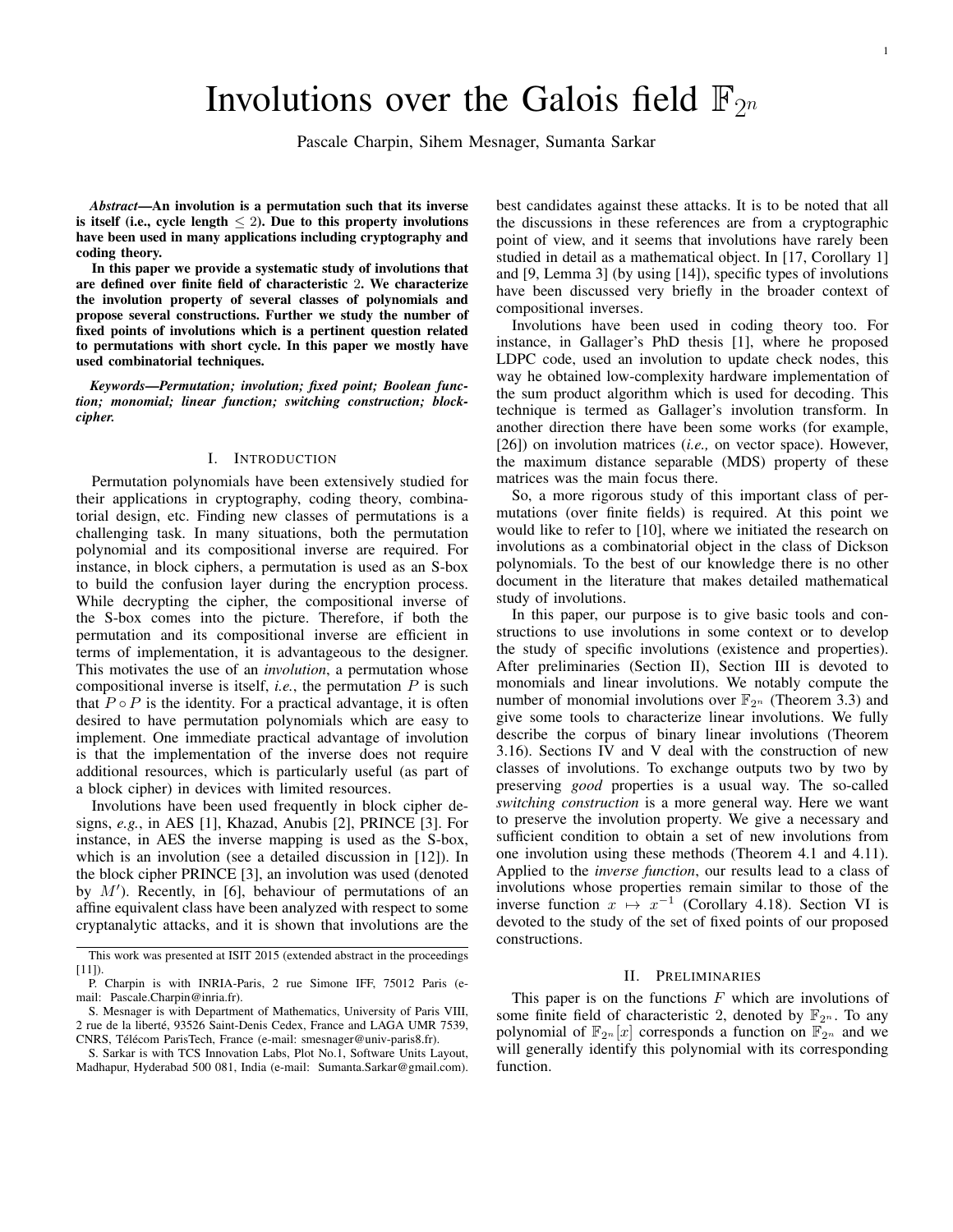# *A. Some background*

Let *F* be a polynomial with coefficients in  $\mathbb{F}_{2^k}$ , for some nonzero  $k$ , We denote by  $|E|$  the cardinality of a set  $E$ . The trace function from  $\mathbb{F}_{2^n}$  onto any subfield  $\mathbb{F}_{2^k}$  of  $\mathbb{F}_{2^n}$  is as follows:

$$
Tr_{n/k}(y) = y + y^{2^k} + \dots + y^{2^{k(n/k-1)}}.
$$

The absolute trace function on  $\mathbb{F}_{2^n}$  (*i.e.*,  $k = 1$ ) is simply denoted by *Tr*. For any function  $F : \mathbb{F}_{2^n} \to \mathbb{F}_{2^n}$  the *derivative* of *F* at point  $a \in \mathbb{F}_{2^n}^*$  is the function

$$
x \mapsto F(x) + F(x + a).
$$

This function can be constant for some *a*. Such a property was presented in a more general form in [14]:

*Definition 2.1:* Let  $n = rk$ ,  $1 \leq k \leq n$ . Let  $f$  be a function from  $\mathbb{F}_{2^n}$  to  $\mathbb{F}_{2^k}$ ,  $\gamma \in \mathbb{F}_{2^n}^*$  and let *b* be a fixed element of  $\mathbb{F}_{2^k}$ . Then  $\gamma$  is a *b*-*linear translator* of *f* if

$$
f(x) + f(x + u\gamma) = ub \text{ for all } x \in \mathbb{F}_{2^n} \text{ and for all } u \in \mathbb{F}_{2^k}.
$$

In particular, when  $k = 1$ ,  $\gamma$  is usually said to be a *b*-*linear structure* of the Boolean function *f* (where  $b \in \mathbb{F}_2$ ), that is

$$
f(x) + f(x + \gamma) = b \quad \text{for all } x \in \mathbb{F}_{2^n}.
$$

#### *B. Involutions, basic properties*

Note that an *involution* is a special permutation, but the *involution property* includes the bijectivity as it appears in the classical definition.

*Definition 2.2:* Let *F* be any function over  $\mathbb{F}_{2^n}$ . We say that *F* is an involution if

$$
F \circ F(x) = x, \text{ for all } x \in \mathbb{F}_{2^n}.
$$

*Example 1:* The most known involutions over  $\mathbb{F}_{2^n}$  are:

- 1) The trivial ones:  $x \mapsto x + a$ , for any constant  $a \in \mathbb{F}_{2^n}$ ;
- 2) The inverse function  $x \mapsto x^{-1}$ , for any *n*;
- 3) When  $n = 2m$  the linear function  $x \mapsto x^{2m}$ ;
- 4) The functions  $x \mapsto x + \gamma f(x)$  where  $f : \mathbb{F}_{2^n} \mapsto \mathbb{F}_2$  is any Boolean function with a 0-linear structure *γ* (see [14, Theorem 3]).

It is important to see that an involution *F* on  $\mathbb{F}_{2^n}$  is a sequence of pairs. More precisely, *F* acts by exchanging some elements of  $\mathbb{F}_{2^n}$  two by two and by fixing the remaining points.

*Definition 2.3:* Let *F* be a permutation of  $\mathbb{F}_{2^n}$ . Let *t* be a positive integer. A cycle of *F* is a subset  $\{x_1, \dots, x_t\}$  of pairwise distinct elements of  $\mathbb{F}_{2^n}$  such that  $F(x_i) = x_{i+1}$  for  $1 \leq i \leq t-1$  and  $F(x_t) = x_1$ . The cardinality of a cycle is called its length.

*Remark 2.4:* Let  $\{x\}$  be a cycle of *F* of length 1. Then *x* is a fixed point of *F*, that is,  $F(x) = x$ .

*Proposition 2.5:* An involution has no cycle of length  $\geq 3$ . *Proof:* Let *x*1, *x*<sup>2</sup> and *x*<sup>3</sup> be three elements defined by  $x_3 = F(x_2)$  and  $x_2 = F(x_1)$ . Then  $x_3 = F(x_2) =$  $F(F(x_1)) = x_1$  since *F* is an involution. Therefore, every cycle is of length  $\leq 2$  as the cardinality of a cycle  $\{x_1, \dots, x_t\}$ must be equal to *t*.

*Proposition 2.6:* Let *F* be a permutation of  $\mathbb{F}_{2^n}$ . Then  $\mathbb{F}_{2^n}$ is the union of cycles of *F*. In particular, if *F* is an involution then  $\mathbb{F}_{2^n}$  is the union of cycles of *F* with length  $\leq 2$ .

Let  $V_n$  be the set of involutions on  $\mathbb{F}_{2^n}$ . Then  $V_n$  is not a group for the composition of applications (see the next lemma). But,  $V_n$  contains the *identity*  $(I(x) = x$  for all *x*), which is the *identity element* for the operation  $\circ$ . If *F* is an involution then  $F^{-1} = F$  so that

$$
F^{-1} \circ F(x) = F \circ F(x) = I(x);
$$

*F* is its own *inverse*.

*Lemma 2.7:* Let  $F, G$  be both in  $V_n$ . Then the inverse of *F*  $\circ$  *G* is *G*  $\circ$  *F*. Consequently *F*  $\circ$  *G*  $\in$  *V<sub>n</sub>* if and only if  $F \circ G = G \circ F$ .

*Proof:* If *F* and *G* are involutions then for all *x*

$$
G \circ F \circ F \circ G(x) = G (F \circ F(G(x))) = G(G(x)) = x.
$$

Now  $F \circ G \in \mathcal{V}_n$  if and only if  $(F \circ G)^{-1} = F \circ G$ . But  $(F \circ G)^{-1} = G \circ F$ , completing the proof.

*Example 2:* Let  $G(x) = x^{2^m}$ , where  $m = 2n$ . It is easy to check that for any involution  $F \in \mathbb{F}_{2^m}[x]$ ,  $F \circ G$  is an involution. For instance, if  $F(x) = x^{-1}$ , then  $F \circ G(x) =$  $(x^{2^m})^{-1} = (x^{-1})^{2^m}.$ 

Involutions are conserved through some composition.

*Lemma 2.8:* Let *F* be an involution on  $\mathbb{F}_{2^n}$  and let *G* be any permutation. Then  $G^{-1} \circ F \circ G$  is an involution.

*Proof:* Simply,  $G^{-1} \circ F \circ G$  is its own inverse:

$$
(G^{-1} \circ F \circ G)^{-1} = G^{-1} \circ F^{-1} \circ G = G^{-1} \circ F \circ G.
$$

Let  $F(x) = \sum_{i \in I} \lambda_i x^i$  be any polynomial of  $\mathbb{F}_{2^n}[x]$  where *I* denotes the set of nonzero terms of *F*. The *degree* of *F* is the maximal integer value in *I*.

*Lemma 2.9:* Let  $F \in \mathbb{F}_{2^n}[x]$ . Denote by  $d(F)$  the degree of *F*. If *F* is an involution, which is not the identity, then its degree satisfies  $d(F) \geq \lceil 2^{n/2} \rceil$ .

*Proof:* Assume that *F* is an involution such that  $d(F) > 1$ . Set  $\delta = d(F)$ . If  $\delta < 2^{n/2}$  then  $F \circ F(x)$  has a nonzero term  $\lambda x^{\delta^2}$  where  $\delta^2 \leq (2^{n/2} - 1)^2$ . Moreover, any other nonzero term has an exponent less than (and not equal to )  $\delta^2$ . Thus  $F \circ F$  cannot be the identity.

*Remark 2.10:* Now consider the *algebraic degree* of a given involution *F*, that is the maximal Hamming weight of the 2 adic expansions of exponents:

$$
\deg(F) = \max_{i \in I} \{ wt(i) \}, wt(i) = \sum_{j=0}^{n-1} i_j, \text{ where } i = \sum_{j=0}^{n-1} i_j 2^j.
$$

We will see later that there are many involutions with algebraic degree one (linear). Also note that  $F = x + Tr(x^{2^k+1})$ , is an involution over  $\mathbb{F}_{2^n}$  if and only if  $Tr(1) = 0$ , where  $deg(F) =$ 2. Hence the lower bound of  $deg(F)$  for a nonlinear involution *F* is 2.

*Definition 2.11:* Let *Q* be a permutation of  $\mathbb{F}_{2^n}$  and let  $E \subseteq$  $\mathbb{F}_{2^n}$ . Then *E* is stable under *Q* if  $Q(E) = E$ .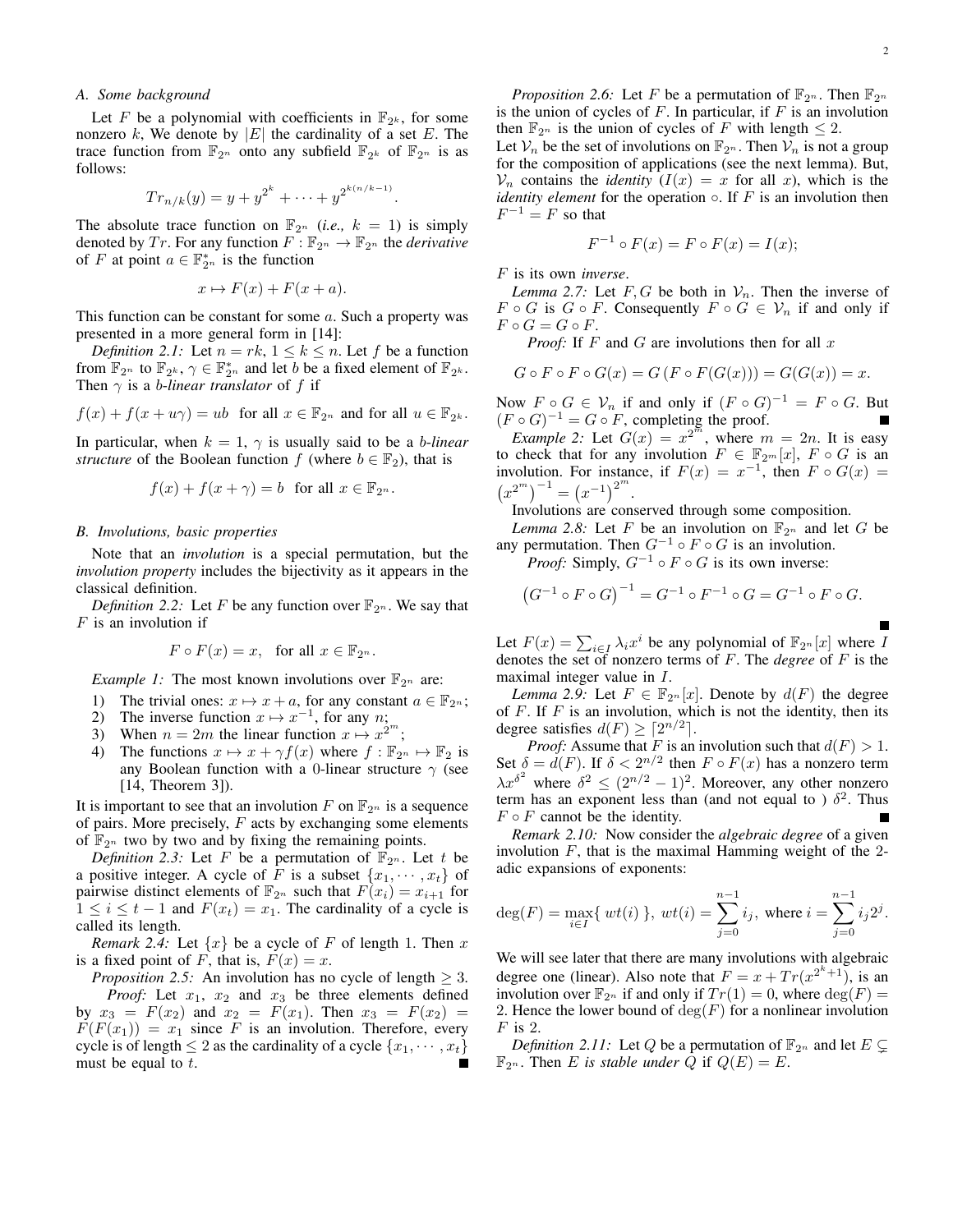## III. SOME SPECIAL CLASSES OF INVOLUTIONS

## *A. Monomials*

Generally, the compositional inverse of a monomial permutation has a complicated form [15]. In this part we discuss about monomial involutions, which are easily identified.

*Proposition 3.1:* Let  $Q(x) = \lambda x^d$  is a polynomial over  $\mathbb{F}_{2^n}$ , then  $Q(x)$  is an involution if and only if

$$
\lambda^{d+1} = 1 \text{ and} \n d^2 = 1 \pmod{2^n - 1}.
$$
\n(1)

*Proof:* We have  $Q(Q(x)) = \lambda^{d+1} x^{d^2}$ . Hence  $\lambda^{d+1} x^{d^2} =$ *x* if and only if  $\lambda^{d+1} = 1$  and  $x^{d^2} = x \pmod{x^{2^n} + x}$ , that is  $d^2 = 1 \pmod{2^n - 1}$ .

We see that the involutions of the form  $x \mapsto x^d$  are fully characterized by (1). First we characterize these monomial involutions when  $2^n - 1$  is prime, *i.e.*, is a Mersenne prime.

*Proposition 3.2:* Let *n >* 1 be a positive integer such that  $2<sup>n</sup> - 1$  is prime. Then the only monomial involution of the form  $x \mapsto x^d$  on  $\mathbb{F}_{2^n}$  are the identity  $x \mapsto x$  and the inverse function  $x \mapsto x^{-1}$ .

*Proof:* As  $2^n - 1$  is a prime number, then, equation (1) clearly has two solutions :  $d = \pm 1 \pmod{2^{n}-1}$ . Now assume that  $1 < d < 2^n - 2$ . We have:  $d^2 = 1 \pmod{2^n - 1}$  if and only if  $2^n - 1$  divides  $(d+1)(d-1)$ . Note that the odd prime  $2<sup>n</sup> - 1$ , must be a factor either of  $d + 1$  or of  $d - 1$ , but that is a contradiction.

The next question that strikes in this regard is : what happens when  $2^n - 1$  is a composite number. This is equivalent to characterize *d* such that  $d^2 = 1 \pmod{p}$  for all prime factors *p* of  $2<sup>n</sup> − 1$ . This seems to be hard to characterize, and so is to exhibit all the monomial involutions in that case. Nevertheless, we are able to provide the number of such involutions.

*Theorem 3.3:* The number of monomial involutions on  $\mathbb{F}_{2^n}$ equals 2 *<sup>s</sup>* where *s* is the number of the prime factors in the prime decomposition of  $2^n - 1$ .

*Proof:* Given a positive integer *p*, let us denote by  $\rho(p)$ , the number of square roots of unity modulo *p*, that is, the number of solutions of the congruence equation :  $x^2 = 1$ (mod *p*). Let us first show that

$$
\rho(pq) = \rho(p)\rho(q)
$$
, when p and q are coprime. (2)

To this end, note that according to Chinese's Remainder Theorem,  $\mathbb{Z}/(pq)\mathbb{Z}$  is isomorphic to  $\mathbb{Z}/p\mathbb{Z} \times \mathbb{Z}/q\mathbb{Z}$  via the isomorphism

$$
\psi \; : \; x \in \mathbb{Z}/(pq)\mathbb{Z} \; \mapsto \; (x \pmod{p}, \; x \pmod{q}).
$$

By construction, in  $\mathbb{Z}/p\mathbb{Z} \times \mathbb{Z}/q\mathbb{Z}$ ,  $(a, b)^2 = (c, d)$  is equivalent  $\alpha^2 = c$  and  $b^2 = d$  so that  $\psi(x^2) = (x^2 \pmod{p}, x^2)$ (mod *q*)), proving (2).

Now, one has  $\rho(p^{\alpha}) = 2$  for any odd prime number *p* and positive integer  $\alpha$ . Indeed, suppose that  $x^2 = 1 \pmod{p^{\alpha}}$ . Then

$$
x^2 - 1 = (x+1)(x-1) = 0 \pmod{p^{\alpha}}
$$

and this is equivalent to

$$
x + 1 = 0 \pmod{p^{\alpha}} \text{ or } x - 1 = 0 \pmod{p^{\alpha}},
$$

that is  $x = \pm 1 \mod p^{\alpha}$ . Since  $2^{n} - 1$  is an odd number, we can write

$$
2^n - 1 = \prod_{i=1}^s p_i^{\alpha_i}, \quad p_i \in M_n
$$

where  $\alpha_i$ 's are positive integers. Then

$$
\rho(2^n - 1) = \prod_{i=1}^s \rho(p_i^{\alpha_i}) = 2^s.
$$

## *B. Dickson polynomials*

Dickson polynomials  $D_k \in \mathbb{F}_2[x]$  are recursively defined by

$$
D_0(x) = 0 \text{ and } D_1(x) = x; D_{k+2}(x) = xD_{k+1}(x) + D_k(x).
$$
 (3)

We have the following fundamental result concerning Dickson polynomials that are permutations.

*Theorem 3.4:* [18] The Dickson polynomial  $D_k \in \mathbb{F}_2[x]$  is a permutation on  $\mathbb{F}_{2^m}$  if and only if  $gcd(k, 2^{2m} - 1) = 1$ . It is shown in [10] that there exist Dickson polynomials that are involutions. The main result is given by the following theorem.

*Theorem 3.5:* [10] Consider the polynomials  $D_k$ ,  $1 \leq k \leq$  $2^{n} - 1$ ,  $n = 2m$  with  $m \ge 2$ , such that  $gcd(k, 2^{n} - 1) = 1$ . Let *S* be the set of all square roots of 1 modulo  $2<sup>n</sup> - 1$  defined by

$$
S = \{ u \mid 1 \le u \le 2^n - 2, u^2 = 1 \pmod{2^n - 1} \}.
$$

Then  $D_k$  is an involution on  $\mathbb{F}_{2^m}$  if and only if

- $k \in S$ , when *m* is odd;
- $k \in S \cup 2^{m/2}S$  if *m* is even.

#### *C. Linear involutions*

First of all, note that linear involutions exist (one trivial example would be the function  $x \mapsto x^{2^m}$  on  $\mathbb{F}_{2^n}$ , for  $n = 2m$ ). In this section we propose a detailed study of linear involutions. The following simple lemma is particularly useful for polynomials of  $\mathbb{F}_2[x]$ , when we try to check the involution property of multinomial linear functions.

*Lemma 3.6:* Let *I* be any subset of *{*0*,* 1*, . . . , n −* 1*}* and  $Q(x) = \sum_{i \in I} a_i x^{2^i}$  where  $a_i \in \mathbb{F}_{2^n}^*$ . Then

$$
Q \circ Q(x) = \sum_{i \in I} a_i^{2^i+1} x^{2^{2i}} + \sum_{(i,j), \ i < j} (a_i a_j^{2^i} + a_i^{2^j} a_j) x^{2^{i+j}},
$$

where  $(i, j) \in I \times I$ .

*Proof:* This is directly obtained by expanding  $Q ∘ Q$ :

$$
Q \circ Q(x) = \sum_{i \in I} a_i (Q(x))^{2^i} = \sum_{i \in I} a_i \left( \sum_{j \in I} a_j^{2^i} x^{2^{i+j}} \right).
$$

We now give further generalization using a result on the compositional inverse of a linear permutation from [24]. An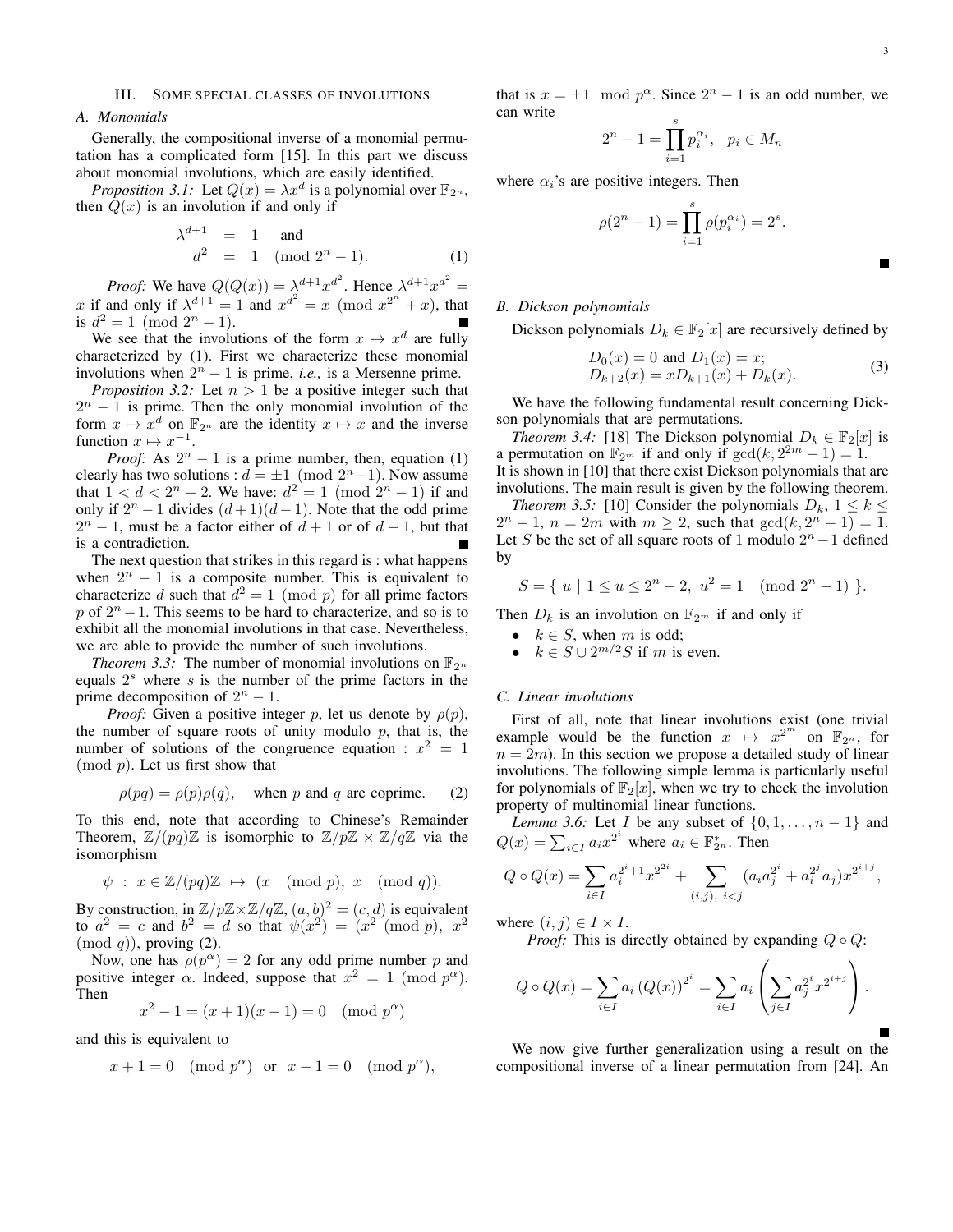explicit form of the compositional inverse of a linear permutation (in general form) is provided there. We state the result for the field  $\mathbb{F}_{2^n}$ .

Suppose  $Q(x) = \sum_{i=0}^{n-1} a_i x^{2^i}$  is a linear permutation. It is known that  $Q(x)$  is a permutation polynomial if and only if the matrix

$$
D_Q = \left( \begin{array}{cccc} a_0 & a_1 & \dots & a_{n-1} \\ a_{n-1}^2 & a_0^2 & \dots & a_{n-2}^2 \\ \vdots & \vdots & \vdots & \vdots \\ a_1^{2^{n-1}} & a_2^{2^{n-1}} & \dots & a_0^{2^{n-1}} \end{array} \right)
$$

is nonsingular [19]. The matrix *D<sup>Q</sup>* is called the *associate Dickson matrix* of *Q*.

*Theorem 3.7:* [24, Theorem 4.8] Let  $Q(x) = \sum_{i=0}^{n-1} a_i x^{2^i}$ be a linear permutation over  $\mathbb{F}_{2^n}$  and  $\overline{a}_i$  denote the  $(i, 0)$ -th cofactor of  $D_Q$ , *i.e.*, the determinant of  $D_Q$  is

$$
det(D_Q) = a_0 \overline{a}_0 + \sum_{i=1}^{n-1} a_{n-i}^{2^i} \overline{a}_i.
$$

Then the compositional inverse of  $Q(x)$  is given by

$$
Q^{-1}(x) = \frac{1}{\det(D_Q)} \sum_{i=0}^{n-1} \overline{a}_i x^{2^i} .
$$
 (4)

Using Theorem 3.7, we can derive a necessary and sufficient condition on the coefficients of the linear involutions.

 $\sum_{i=0}^{n-1} a_i x^{2^i}$  is an involution over  $\mathbb{F}_{2^n}$  if and only if *Proposition 3.8:* The linear polynomial  $Q(x)$  =

$$
\overline{a}_i = det(D_Q)a_i , \text{ for all } i = 0, \dots, n-1.
$$
 (5)

*Proof:* Since *Q* is an involution, then *Q−*<sup>1</sup> = *Q*, *i.e.*,

$$
\frac{1}{\det(D_Q)} \sum_{i=0}^{n-1} \overline{a_i} x^{2^i} = \sum_{i=0}^{n-1} a_i x^{2^i}
$$

Comparing the coefficients of both sides,

$$
\overline{a}_i = det(D_Q)a_i
$$
, for all  $i = 0, ..., n-1$ .

Using this result we can derive an interesting necessary condition for involutions which can help identify some classes of linear functions which are not involutions (see Proposition 3.14 later).

*Proposition 3.9:* Suppose  $Q(x) = \sum_{i=0}^{n-1} a_i x^{2^i}$  is an involution over  $\mathbb{F}_{2^n}$ , then

$$
a_0^2 + \sum_{i=1}^{n-1} a_i a_{n-i}^{2^i} = 1.
$$
 (6)

*.*

*Proof:* From (5), we have

$$
a_0\overline{a}_0 = det(D_Q)a_0^2 \text{ for } i = 0,
$$

and

$$
a_{n-i}^{2^i} \overline{a}_i = det(D_Q)a_i a_{n-i}^{2^i}
$$
 for all  $i = 1, ..., n-1$ .

Summing all these equations we get

$$
a_0\overline{a}_0 + \sum_{i=1}^{n-1} a_{n-i}^{2^i} \overline{a}_i = det(D_Q) \left( a_0^2 + \sum_{i=1}^{n-1} a_i a_{n-i}^{2^i} \right),
$$
  
that is,  

$$
det(D_Q) = det(D_Q) \left( a_0^2 + \sum_{i=1}^{n-1} a_i a_{n-i}^{2^i} \right).
$$

Therefore,

$$
a_0^2 + \sum_{i=1}^{n-1} a_i a_{n-i}^{2^i} = 1.
$$

*Example 3:* Suppose  $Q(x) = \sum_{i=0}^{n-1} a_i x^{2^i}$  is a linear polynomial over  $\mathbb{F}_{2^n}$ , such that  $a_i = 0$  for all  $i \in \{0\} \cup \{1\}$  $\{0, 1, \ldots, \lceil \frac{n+1}{2} \rceil\}$ . Then *Q* cannot be an involution, since for such  $a_i$ 's, Condition (6) does not hold.

In the following, we start with the linear monomials and move to more general results afterwards. According to Proposition 3.1, we directly have:

*Proposition 3.10:* Let  $Q(x) = \lambda x^{2^i}$ , where  $0 < i < n$  and  $\lambda \in \mathbb{F}_{2^n}^*$ , then

- For even *n*, *Q* is an involution if and only if  $i = \frac{n}{2}$  and  $\lambda^{2^i+1} = 1.$
- *•* For odd *n*, *Q* is not an involution.

Next we consider linear binomials. *Proposition 3.11:* Let  $Q(x) = ax^{2^{i}} + bx^{2^{j}}, a \in \mathbb{F}_{2^n}^{*}$  and  $b \in \mathbb{F}_{2^n}^*$ , where  $i < j < n$ . Then we have:

- *•* For odd *n*, *Q* can never be an involution.
- For even  $n, n = 2m, Q$  is an involution if and only if  $j = i + m$  and either

$$
i = 0
$$
 and  $a^2 + b^{2^m + 1} = 1$ .

or *m* is even,

$$
i = \frac{m}{2}
$$
,  $ab^{2^i} + a^{2^j}b = 1$  and  $a^{2^i+1} + b^{2^j+1} = 0$ .

*Proof:* Using Lemma 3.6, we obtain:

$$
Q \circ Q(x) = a^{2^i + 1} x^{2^{2i}} + b^{2^j + 1} x^{2^{2j}} + x^{2^{i+j}} \left( ab^{2^i} + a^{2^j} b \right).
$$

The exponents *e* of *x* belong to the set  $\{2i, i + j, 2j\}$  (recall that *i*  $\neq$  *j*) satisfying the inequality 0 ≤ *e* < 2*n* − 2. Hence, to get  $Q \circ Q(x) = x$ , two of the three exponents have to be removed. We thus study the different cases:

- $2i = 2j \pmod{n}$  implies  $2j = 2i + n$  which is impossible for odd *n*. On the other hand if  $n = 2m$ then  $j = i + m$ .
- 2*j* = *j* + *i* (mod *n*) implies 2*j* =  $n + i + j$ , that is  $j = n + i$  which is impossible. The case  $2i = j + i$  $(mod n)$  implies  $i = n + j$  which is impossible too.

Thus *Q* is an involution only when  $j = i + m$  (*n* even) and in this case

$$
Q \circ Q(x) = x^{2^{2i}} \left( a^{2^i+1} + b^{2^j+1} \right) + x^{2^{i+j}} \left( ab^{2^i} + a^{2^j}b \right).
$$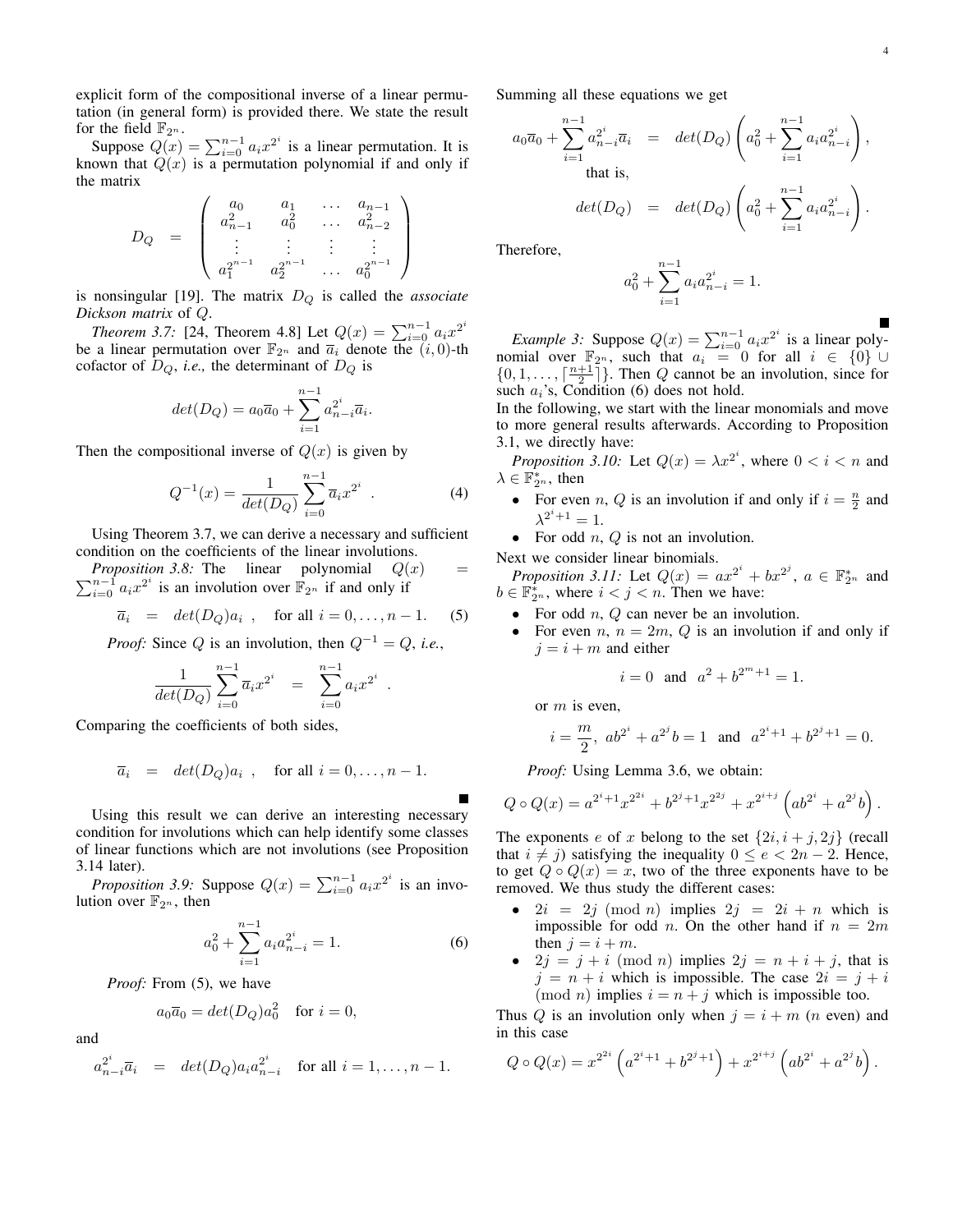Further,  $2i = n$  only when  $i = 0$ . In this case,  $Q \circ Q(x) = x$ for all *x* if and only if  $a^2 + b^{2^m+1} = 1$  (which implies  $a \in \mathbb{F}_{2^m}$ and then  $ab + a^{2^m}b = 0$ ). Otherwise we must have  $i + j = n$ , providing  $2i = m$  since  $j = m + i$ .

We deduce directly two classes of binomial linear involutions. *Corollary 3.12:* Let  $n = 2m$  and  $F(x) = ax + bx^{2m}$ . Then *F* is an involution on  $\mathbb{F}_{2^n}$  for all nonzero *a*, *b* such that  $a^2 =$  $b^{2^m+1}+1.$ 

*Corollary 3.13:* Let  $n = 4k$  and  $F(x) = ax^{2^k} + bx^{2^{3k}}$ . Let *G* be the cyclic subgroup of  $\mathbb{F}_{2^n}^*$  of order  $2^k + 1$ . Then *F* is an involution on  $\mathbb{F}_{2^n}$  for all  $a, b$  of  $\mathcal{G} \setminus \{1\}$  such that  $a + b \in \mathcal{G}$ .

*Proof:* Note that  $k+n/2 = 3k$ . Since  $a, b \in \mathcal{G}$  and  $2^k + 1$ divides  $2^{3k} + 1$ , we have  $a^{2^k+1} + b^{2^{3k}+1} = 1 + 1 = 0$ . Further, since *a* and *b* are in  $\mathbb{F}_{2^{2k}}$ , we have

$$
ab^{2^k} + ba^{2^{3k}} = ab^{2^k} + a^{2^k}b = (a+b)^{2^k+1} = 1.
$$

The class of trinomial linear involutions seems a little more complicated than monomials and binomials. We would like to emphasize that our tools are efficient to treat involution property of linear involutions, and here we apply them for a class of trinomial linear involutions.

*Proposition 3.14:* Let  $Q(x) = a_0 x + a_i x^{2^i} + a_j x^{2^j}$ , where  $0 < i < j$  and  $a_0, a_i$  and  $a_j$  are all in  $\mathbb{F}_{2^n}^*$ . Then we have:

- (i) If *Q* is an involution and  $j \neq n i$  then  $a_0 = 1$ .
- (ii) Assume that  $j = n i$  and  $a_0 = 1$ . If  $a_i a_{n-i}^{2^i}$  +  $a_i^{2^{n-i}} a_{n-i} \neq 0$  then *Q* is not an involution.
- (iii) Suppose  $n = 2ki$ , and  $Q(x) = x + a_i x^{2^i} + ...$  $a_{n-i}x^{2^{n-i}}$  where both  $a_i$  and  $a_{n-i}$  belong to the subfield  $\mathbb{F}_{2^i}$  of  $\mathbb{F}_{2^n}$ . Then *Q* is an involution if and only if  $n = 4i$  and  $a_i = a_{n-i}$ .

*Proof:* Statements (i) and (ii) are directly obtained from (6).

We are going to prove (iii). As both  $a_i$  and  $a_{n-i}$  belong to the subfield  $\mathbb{F}_{2^i}$ , so  $a_{n-i}^{2^i} = a_{n-i}$  and  $a_i^{2^{n-i}} = a_i$ . Also, in the expression of  $Q(Q(x))$  given by Lemma 3.6, one may note that the coefficients  $a_i a_j^2 + a_i^{2^i} a_j$  equal to 0 whenever  $i = 0$ and  $a_0 = 1$ . So we get

$$
Q(Q(x)) = x + a_i^2 x^{2^{2i}}
$$
  
+ 
$$
a_{n-i}^2 x^{2^{2(n-i)}} + (a_i a_{n-i} + a_{n-i} a_i) x^n
$$
  
= 
$$
x + a_i^2 x^{2^{2i}} + a_{n-i}^2 x^{2^{2(n-i)}},
$$

where we must have  $2i = 2n-2i \pmod{n}$ , that is  $2i = n-2i$  $a_i^2 + a_{n-i}^2 = 0$ , *i.e.*,  $a_i =$  $a_{n-i}$ , completing the proof.

Now we study binary linear involutions.

*Proposition 3.15:* Let  $Q(x) = \sum_{i \in I} x^{2^i}$  with  $|I| > 1$ . Then Q cannot be an involution on  $\mathbb{F}_{2^n}$  when *n* is odd. When *n* is even,  $Q$  is an involution on  $\mathbb{F}_{2^n}$  if and only if

$$
\sum_{i \in I} x^{2^{2i}} = x \pmod{x^{2^n} + x}.
$$
 (7)

*Proof:* By using the expression given in Lemma 3.6, we get (7), since  $a_i = 1$  for all *i*. Clearly  $2j = 2i \pmod{n}$  is impossible for odd *n* unless  $i = j$ .

Thus, for even *n* it is easy to construct linear involutions having binary coefficients. Actually we are able to give the whole expression of such involutions. Also, Equation (7) allows us to count the number of linear polynomials in  $\mathbb{F}_2[x]$  which induce involutions of  $\mathbb{F}_{2^n}$ .

*Theorem 3.16:* Let  $n = 2m$ . Denote by  $\mathcal{I}_n$  the number of linear involutions over  $\mathbb{F}_{2^n}$  of the following form

$$
Q(x) = \sum_{i=0}^{n-1} a_i x^{2^i}, \text{ where } a_i \in \mathbb{F}_2.
$$

Then

$$
\mathcal{I}_n = 2 \times \sum_{\tau=0}^{m-1} \left( \begin{array}{c} m-1 \\ \tau \end{array} \right).
$$

Moreover any such involution *Q* is defined by a subset *J* of *{*1*, . . . , m −* 1*}* and its expression is as follows

$$
Q(x) = x^{2^{e}} + \sum_{i \in J} x^{2^{i}} + \sum_{i \in J} x^{2^{m+i}}, \ e \in \{0, m\}.
$$

*Proof:* Let  $I = \{i \in [0, n-1] \mid a_i = 1\}$ . Proposition 3.15 tells that

$$
Q(x)
$$
 induces an involution if and only if  $\sum_{i \in I} x^{2^{2i}} = x$ .

We assume that *Q* is an involution. We first observe that the integers of the form 2*i* are pairwise distinct. Thus they have to be removed by pairs in such a way that for any  $i \in I$ , with  $0 < i < m$ , there is  $j \in I$  such that  $2i = 2j \pmod{n}$ , that is  $j = i + m$ .

Note that for any such pair  $(i, j)$  we must have  $0 < i < j$ *m* < *j*. Indeed only one  $i \in I$  has to satisfy  $2i = n \mod n$ , *i.e.*, either  $i = 0$  or  $i = m$ .

We consider all involutions  $Q$  over  $\mathbb{F}_{2^n}$  having a fixed number of terms, say *s*. Set  $|I| = s$  and  $\tau = (s-1)/2$  for *s*  $\geq$  3. Clearly *s* must be odd since  $Q(1) \neq 0$ . If  $s = 1$  then  $Q(x) \in \{x, x^{2m}\}\$  and  $\tau = 0$  by convention. For  $\tau > 0$  fixed, to describe all the involutions we have to choose *τ* elements, providing all  $s - 1 = 2 \times \tau$  elements as follows:

$$
0 < i_1 < \dots < i_\tau < m \text{ giving } j_k, \ k = 1 \dots \tau, \ j_k = i_k + m. \tag{8}
$$

There are  $\left(\begin{array}{c} m-1 \\ r\end{array}\right)$ *τ*  $\left($  such choices of  $\tau$  pairs  $(i_k, j_k)$  such that  $2i_k = 2j_k$  modulo *n*. Further, each choice allows to construct two involutions by adding either *x* or  $x^{2^m}$ . This completes the proof on the value of  $\mathcal{I}_n$ . The exact expression of the involution *Q* is directly deduced from (8). We already have seen that linear monomial involutions and linear binomial involutions do not exist over  $\mathbb{F}_{2^n}$ , when *n* is odd. However, linear involutions with higher number of terms for odd *n* do exist. The simplest case is  $x \mapsto x + \gamma Tr(x)$ where  $Tr(\gamma) = 0$  (these functions are involutions for any *n*). We will give a more general result by Corollary 4.7 later; see also Corollary 4.20.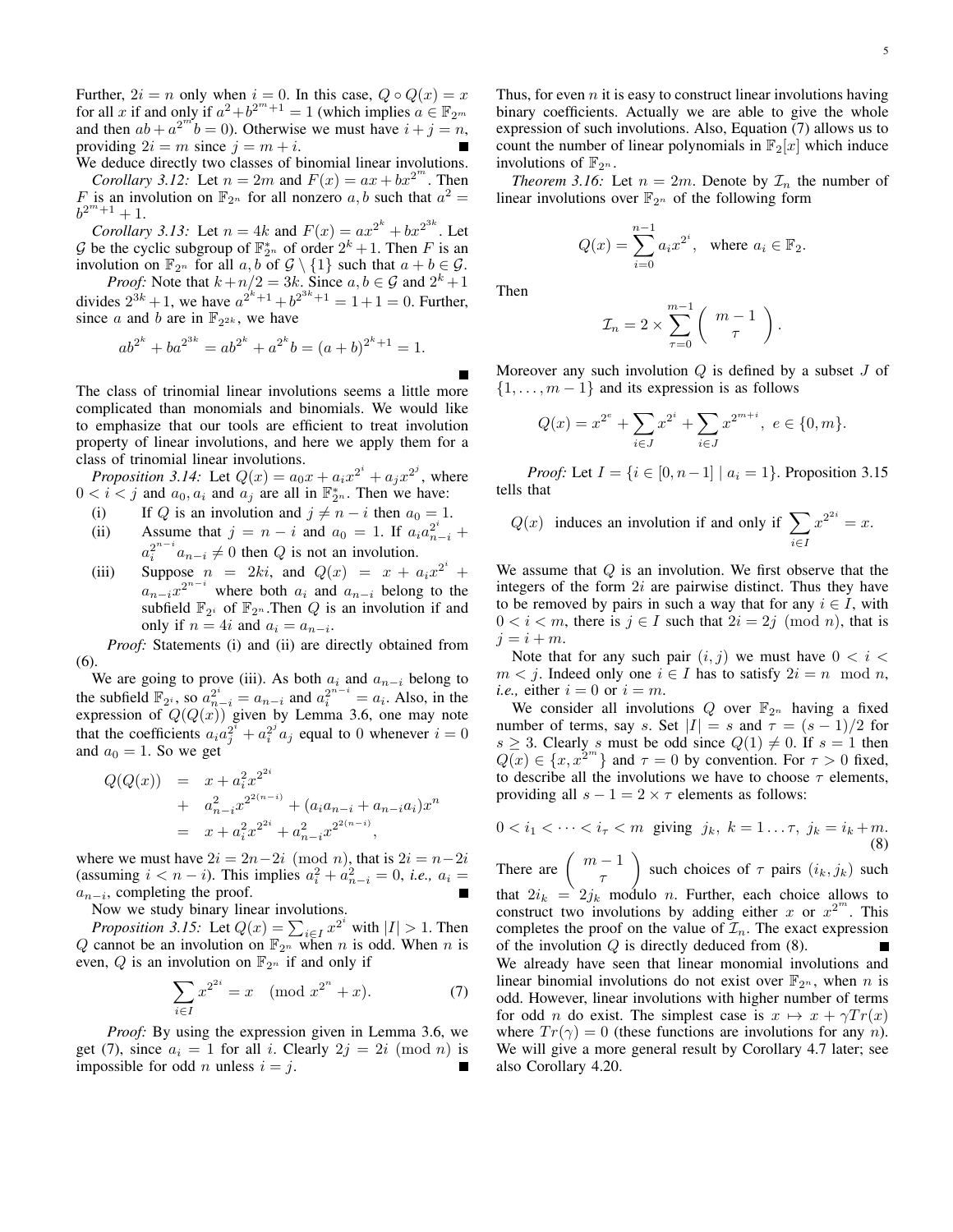## IV. INVOLUTION FROM ANOTHER INVOLUTION

#### *A. Exchanging values of a pair of inputs*

Recently, Yu, Wang and Li have proposed some new permutations with low differential uniformity [27]. These are obtained by exchanging two values of a given permutation. We first show that it is easy to construct an involution from another involution by using this method.

*Theorem 4.1:* Let  $F : \mathbb{F}_{2^n} \to \mathbb{F}_{2^n}$  be an involution. Let  $\alpha$ and  $\beta$  be two nonzero distinct elements of  $\mathbb{F}_{2^n}$ . Define *G* :  $\mathbb{F}_{2^n} \to \mathbb{F}_{2^n}$  as follows:

$$
G(x) = \begin{cases} F(x) & \text{for all } x \notin \{\alpha, \beta\} \\ F(\alpha) & \text{if } x = \beta \\ F(\beta) & \text{if } x = \alpha. \end{cases}
$$

Then *G* is an involution if and only if  $\{\alpha, \beta\}$  is stable under *F*.

*Proof:* Note that obviously *G* is a permutation whenever *F* is a permutation. We assume that *F* is an involution. Let  $\pi$ be the *transposition*<sup>1</sup> of  $\mathbb{F}_{2^n}$  that swaps  $\alpha$  and  $\beta$ . Note that a transposition is an involution. Now,  $G = F \circ \pi$ . According to Lemma 2.7, *G* is an involution over  $\mathbb{F}_{2^n}$  if and only if *F* and *π* commute over  $\mathbb{F}_{2^n}$ . Observe that  $\pi(x) \neq x$  if and only if *x ∈ {α, β}*.

Hence, if *G* is an involution then  $G(x) = F(\pi(x)) =$  $\pi(F(x))$  with

$$
\pi(F(x)) \neq F(x) \iff F(x) \in \{\alpha, \beta\},\
$$

But, by definition,  $G(x) \neq F(x)$  for  $x \in \{\alpha, \beta\}$  only. Thus  $\{\alpha, \beta\}$  is stable under *F*.

Conversely, if  $\{\alpha, \beta\}$  is stable under *F*, then  $\mathbb{F}_{2^n} \setminus \{\alpha, \beta\}$ is also stable under *F*. Furthermore, the restriction of *F* to  $\{\alpha, \beta\}$  is either  $\pi$  or the identity map and therefore commutes with  $\pi$ . Next, the restriction of  $\pi$  to  $\mathbb{F}_{2^n} \setminus \{\alpha, \beta\}$  being the identity map, it commutes with *F* over  $\mathbb{F}_{2^n} \setminus \{\alpha, \beta\}$ .

*Remark 4.2:* One can directly obtain the expression of *G* from Theorem 4.1. Indeed, set  $\gamma = \beta + \alpha$ . Then  $G(x) = F(x) +$  $\gamma f(x)$ , where f is a Boolean function which is 0 everywhere except at  $\alpha$  and  $\beta$ .

*Remark 4.3:* If  $\{\alpha, \beta\}$  is stable under *F*, then only two cases can occur :

- (i)  $F(\alpha) = \beta$ , or equivalently  $F(\beta) = \alpha$ ; in this case *α* and *β* are fixed points of *G*.
- (ii)  $F(\beta) = \beta$  and  $F(\alpha) = \alpha$ , *i.e.*,  $\alpha$  and  $\beta$  are two fixed points of *F* but are not fixed points of *G*.

*Remark 4.4:* Recently, in a lot of papers, the inverse function has been modified and some cryptographic properties of the derived functions have been studied (see, for instance, [9], [16], [17], [27]). By doing this, the involution property of the inverse function is destroyed in the new function. However, by Theorem 4.1, we exhibit a mapping which preserves the involution property. More precisely, Remark 4.3 shows that we can reduce a pair of fixed points of an involution and hence reduce the total number of fixed points in a new involution.

## *B.* Using subfields of  $\mathbb{F}_{2^n}$

In this subsection we study involutions of the form

$$
x \mapsto G(x) + \gamma f(x), \ \gamma \in \mathbb{F}_{2^n}^*
$$

where *G* is an involution and *f* is a function from  $\mathbb{F}_{2^n}$  to a subfield of  $\mathbb{F}_{2^n}$ . We begin by recalling those involutions introduced in [14]. The simplest one is given in Example 1, but a more general definition could give other examples.

We start by giving an instance of a theorem of [14]. Recall that a  $\mathbb{F}_{2^k}$ -linear function on  $\mathbb{F}_{2^n}$   $(n = rk)$  is of the type

$$
L: \mathbb{F}_{2^n} \to \mathbb{F}_{2^n}, \ L(x) = \sum_{i=0}^{r-1} \lambda_i x^{2^{ki}}, \ \lambda_i \in \mathbb{F}_{2^n}.
$$

Also recall *linear translators* from Definition 2.1 in Section II.

*Theorem 4.5:* [14, Theorem 1] Let  $n = rk, k > 1$ . Let L be a  $\mathbb{F}_{2^k}$ -linear permutation on  $\mathbb{F}_{2^n}$ . Let *f* be a function from  $\mathbb{F}_{2^n}$  onto  $\mathbb{F}_{2^k}$ ,  $h: \mathbb{F}_{2^k} \to \mathbb{F}_{2^k}$ ,  $\gamma \in \mathbb{F}_{2^n}^*$  and let *b* be a fixed element of  $\mathbb{F}_{2^k}$ .

Assume that  $\gamma$  is a *b*-linear translator of *f*. Then

$$
F(x) = L(x) + L(\gamma)h(f(x))
$$

permutes  $\mathbb{F}_{2^n}$  if and only if  $g: u \mapsto u + bh(u)$  permutes  $\mathbb{F}_{2^k}$ . This theorem allows us to construct more involutions, notably linear involutions as we show now.

*Corollary 4.6:* The hypotheses are those of Theorem 4.5 with  $b = 0$ . Set  $K(x) = x + \gamma h(f(x))$ . Then the function

$$
F: \mathbb{F}_{2^n} \mapsto \mathbb{F}_{2^n}, \ F(x) = L(x) + L(\gamma)h(f(x))
$$

is a permutation on  $\mathbb{F}_{2^n}$ . Moreover *K* is an involution over  $\mathbb{F}_{2^n}$ ; further, if *L* is an involution which commutes with *K* then *F* is an involution too.

*Proof:* If  $b = 0$  then *q* is the identity in Theorem 4.5 so that *F* is bijective. And we have

$$
K \circ K(x) = K(x + \gamma h(f(x)))
$$
  
=  $x + \gamma h(f(x)) + \gamma h(f(x + \gamma h(f(x))))$   
=  $x + \gamma h(f(x)) + \gamma h(f(x)) = x$ 

as  $\gamma$  is a 0-translator of *f*. Since *L* is  $\mathbb{F}_{2^k}$ -linear, we have:  $F = L \circ K$  so that  $F^{-1} = K \circ L^{-1}$ . According to Lemma 2.7, when *L* is an involution, *F* is an involution whenever  $K \circ L = L \circ K$ .

We now give two interesting instances of the previous corollary. We first present a class of linear involutions over  $\mathbb{F}_{2^n}$ , for any *n* and later give a specific class (for  $n = 2m$ ).

*Corollary 4.7:* Let  $n = rk$  where  $k > 1$  and  $r > 1$ . Let  $\gamma \in \mathbb{F}_{2^n}^*$  and the mapping over  $\mathbb{F}_{2^n}$ :

$$
Q: x \mapsto x + \gamma Tr_{n/k}(x).
$$

Then *Q* is an involution if and only if  $Tr_{n/k}(\gamma) = 0$ .

*Proof:* According to Corollary 4.6, *Q* is an involution if and only if  $\gamma$  is a 0-linear translator of  $x \mapsto Tr_{n/k}(x)$ . That is

$$
Tr_{n/k}(x) + Tr_{n/k}(x + \gamma u) = Tr_{n/k}(\gamma u) = uTr_{n/k}(\gamma) = 0,
$$

<sup>&</sup>lt;sup>1</sup>A transposition is an exchange of two elements of an ordered list with all others staying the same; it is therefore a permutation of two elements.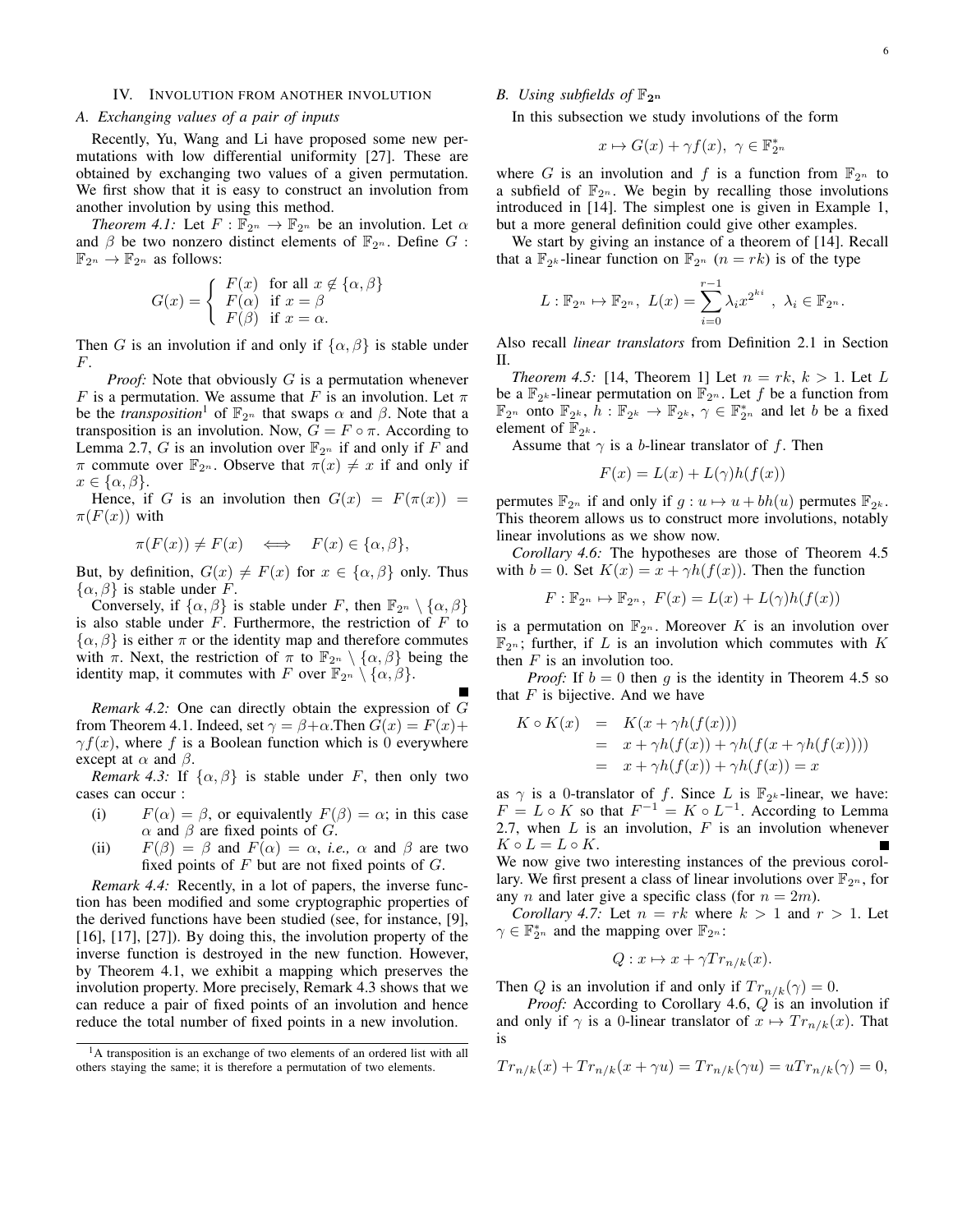for all  $u \in \mathbb{F}_{2^k}$ , completing the proof.

*Corollary 4.8:* Let  $n = 2m$ . Let  $h$  be any mapping from  $\mathbb{F}_{2^m}$  to itself then the mappings *F* from  $\mathbb{F}_{2^n}$  to itself defined by

$$
F(x) = h(Tr_{n/m}(x)) + x^{e}, e \in \{1, 2^{m}\},
$$
 (9)

are involutions of  $\mathbb{F}_{2^n}$ .

*Proof:* One can apply Corollary 4.6 with  $L(x) = x^e$  and  $\gamma = 1$  to prove that *F* is an involution. First, observe that 1 is a 0-linear translator of  $Tr_{n/m}$  since

$$
Tr_{n/m}(x) + Tr_{n/m}(x+u) = 0
$$
, for all  $u \in \mathbb{F}_{2^m}$ .

One then deduces from Corollary 4.6 that *F* is an involution since *L* commutes with  $K: x \mapsto x + h(Tr_{n/m}(x))$ :

$$
K(x^{e}) = x^{e} + h(Tr_{n/m}(x^{e})) = (x + h(Tr_{n/m}(x)))^{e}
$$
  
=  $(K(x))^{e}$ .

The bijectivity of functions  $F$ , given by (10) in the next example, has been recently discussed in several papers. It is easy to prove that *F* is a permutation when  $\delta \in \mathbb{F}_{2^m}$ ; we indicate that such  $F$  is an involution, since it is an instance of (9). When  $\delta \notin \mathbb{F}_{2^m}$  proofs are not so simple [22].

*Example 4:* Let *s* be any integer and  $\delta \in \mathbb{F}_{2^m}$ . Taking  $h(y) = (y + \delta)^s$  yields to the involutions

$$
F(x) = (x^{2^m} + x + \delta)^s + x^e, \ e \in \{1, 2^m\}.
$$
 (10)

#### *C. Switching constructions*

Here we consider the following functions over  $\mathbb{F}_{2^n}$ :

$$
Q(x) = G(x) + \gamma f(x) \text{ where } \begin{cases} G \text{ is an involution} \\ \gamma \in \mathbb{F}_{2^n}^* \\ f \text{ is any Boolean function.} \end{cases}
$$
(11)

Such a construction of *Q* from *G* is called the *switching construction*. We first recall the conditions for *Q* to be a permutation.

*Theorem 4.9:* [7], [8] Let  $Q$  be defined by (11), where  $G$ is a permutation only. Then *Q* is a permutation over  $\mathbb{F}_{2^n}$  if and only if  $\gamma$  is a 0-linear structure of  $f \circ G^{-1}$ , where  $G^{-1}$ denotes the compositional inverse function of *G*. Moreover, in this case,

$$
Q^{-1} = G^{-1} \circ H \quad \text{where} \quad H(x) = x + \gamma f(G^{-1}(x)). \quad (12)
$$

In the following, one can identify the involutions of the shape (11).

*Lemma 4.10:* Let *Q* be defined by (11). If *Q* is an involution then  $f \circ G = f$ .

*Proof:* We use the notation of Theorem 4.9 in the proof. If *Q* is an involution then  $Q^{-1} = Q$ . So, from (12) and since *G* is an involution too

$$
Q(x) = G(x) + \gamma f(x) = Q^{-1}(x) = G \circ H(x)
$$
  
= G (x + \gamma f(G(x))).

If  $f(x) = 0$  then  $G(x + \gamma f(G(x))) = G(x)$  yielding that  $x + \gamma f(G(x)) = x$ , since *G* is a permutation. Thus  $f(G(x)) = x$  0. If  $f(x) = 1$  then  $G(x) + \gamma = G(x + \gamma f(G(x)))$  and one necessarily has  $f(G(x)) \neq 0$ .

*Theorem 4.11:* Let *Q* be defined by (11). Then *Q* is an involution if and only if

- (i)  $\gamma$  is a 0-linear structure of *f*,
- (ii)  $f \circ G = f$  and
- (iii)  $H \circ G = G \circ H$  where  $H(x) = x + \gamma f(x)$ .

*Proof:* Suppose that *Q* is an involution. Then, according to Lemma 4.10,  $f \circ G = f$ . Furthermore, according to Theorem 4.9 and since  $G^{-1} = G$ ,  $\gamma$  is a 0-linear structure of  $f \circ G^{-1}$ which is equal to *f*. The third assertion follows from  $Q^{-1} = Q$ and  $G^{-1} = G$ . Replacing this  $f \circ G^{-1} = f \circ G = f$  in (12), we get  $Q = G \circ H$  which equals  $H \circ G$  by Lemma 2.7.

Conversely, suppose that (i) to (iii) hold. From the first assertion of Theorem 4.9, we get that *Q* is a permutation. Note that (ii) implies  $Q = H \circ G$ . From (12) and (iii), we get that

$$
Q^{-1} = G^{-1} \circ H = G \circ H = Q = H \circ G,
$$

proving that *H* is involutive, which completes the proof. Г

*Remark 4.12:* The conditions, (i) to (iii), of Theorem 4.11 are quite strong. However these conditions are actually held for some *f* and *G* and they can be used to construct such involution *Q*, as we will see later. In accordance with Definition 2.3, condition (i) and (ii) can be explained better. Condition (ii) means that f is constant on any pair  $(x, G(x))$ . Moreover (i) means that  $f(x) = f(x + \gamma)$  for all *x*. This implies that any pair  $(x, x + \gamma)$  is either in the support of f or outside this support. Condition (iii) is the fact that the two involutions *H* and *G* are commutative and this is clear from Lemma 2.7.

*1) More on the added Boolean function:* According to Remark 4.12, the Boolean function *f* has to satisfy strong properties in order to obtain an involution *Q* from an involution *G*. In this subsection, we investigate the *support* of such *f*, *i.e.,* the set  $Supp(f) = \{x \in \mathbb{F}_{2^n} : f(x) = 1\}$ . More precisely, we try to get explicit description of the support of those *f* which provides an involution.

Corollary 4.14 (of Theorem 4.11) later leads to a better understanding of the function *f* when *Q* is an involution. But we first consider the composition of *Q* and *G*.

*Corollary 4.13:* Let *Q* be defined by (11). If *Q* is an involution then *Q* and *G* commute. More precisely:  $Q \circ G =$  $G \circ Q = H$ , with  $H(x) = x + \gamma f(x)$ .

*Proof:* We have  $Q(x) = G(x) + \gamma f(x)$  where *G* is an involution. Assuming that *Q* is an involution, we use Theorem 4.11. Notably, from (iii), we have  $H \circ G(x) = G \circ H(x)$ , for all  $x \in \mathbb{F}_{2^n}$ . Thus  $Q \circ G = H \circ G \circ G = H$  and  $G \circ Q =$  $G \circ G \circ H = H$ , proving  $Q \circ G = G \circ Q$ .

*Corollary 4.14:* Assume that *Q*, defined by (11), is an involution. Denote by *Supp*(*f*) the support of *f*. Define for any  $x \in \mathbb{F}_{2^n}$ 

$$
U_x = \{x, G(x), x + \gamma, G(x + \gamma)\}.
$$

Then:

• For any  $x \in Supp(f)$ ,  $U_x \subset Supp(f)$  and we have

$$
G(x) + G(x + \gamma) = \gamma.
$$
 (13)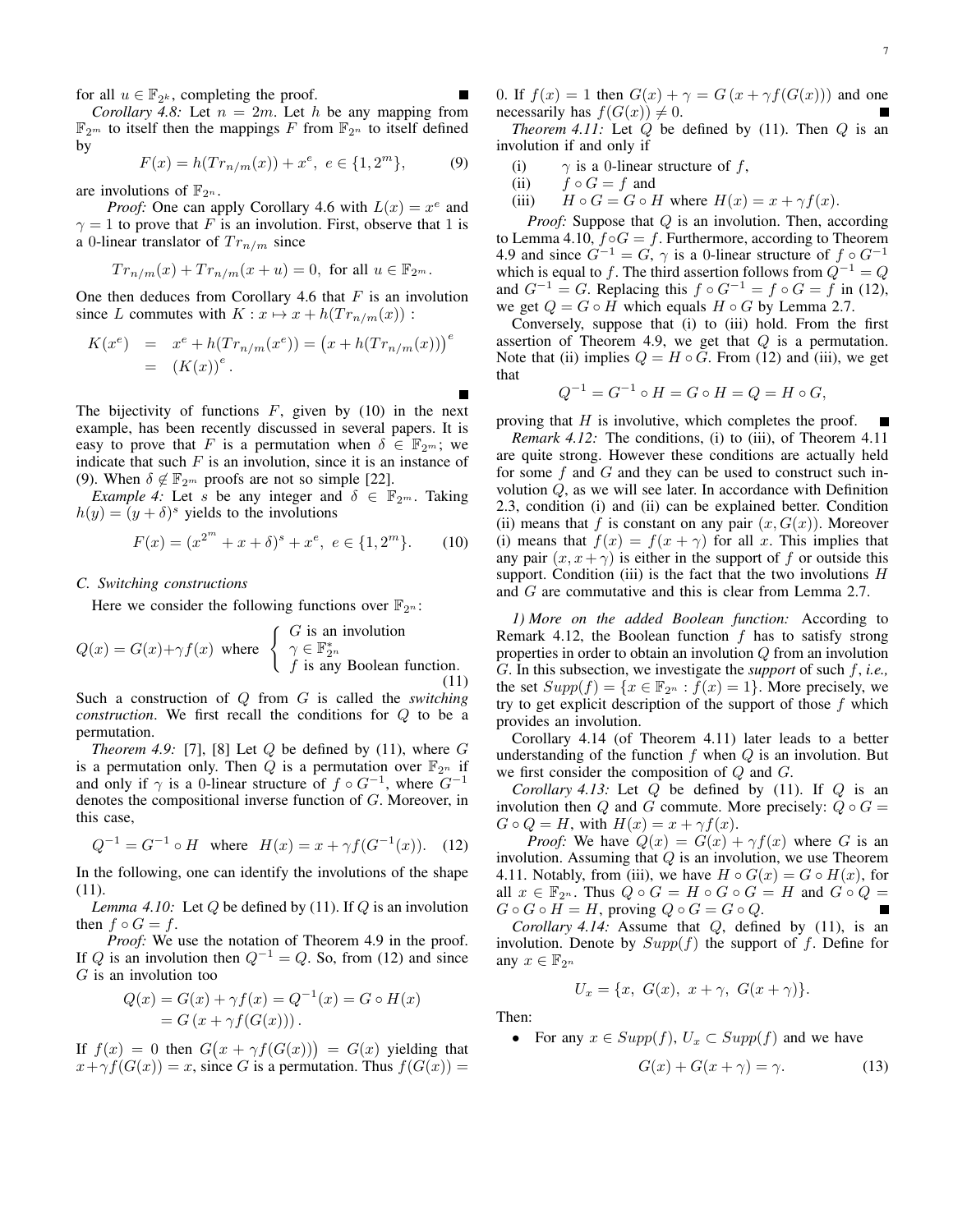Consequently *U<sup>x</sup>* is stable under *Q*.

**•** If  $x \in Supp(f)$  is a fixed point of *G* then  $x + \gamma$  is a fixed point of *G* too, *i.e.*,  $\bar{U}_x = \{x, x + \gamma\}$ . Moreover  $Q(x) = x + \gamma$  and  $Q(x + \gamma) = x$ .

*Proof:* We assume that  $x \in Supp(f)$ . Then  $x + \gamma \in$ *Supp*(*f*) as  $f(x) = f(x + \gamma)$  for all *x*. Since  $f \circ G = f$ ,  $G(x)$ and  $G(x + \gamma)$  are in  $Supp(f)$  too so that  $U_x$  is a subset of *Supp*(*f*).

Now,  $G \circ H = H \circ G$  (from Theorem 4.11), implies

$$
Q(x) = H \circ G(x) = G(x) + \gamma = G \circ H(x) = G(x + \gamma).
$$

Thus, using (13) and Corollary 4.13, it is easy to check for  $x \in Supp(f)$ :

$$
Q(x) = G(x) + \gamma f(x) = G(x) + \gamma = G(x + \gamma)
$$

$$
Q(x + \gamma) = G(x + \gamma) + \gamma f(x + \gamma) = G(x) + \gamma + \gamma = G(x)
$$

$$
Q(G(x)) = G(G(x)) + \gamma f(G(x)) = x + \gamma f(x) = x + \gamma
$$

$$
Q(G(x+\gamma)) = G(G(x+\gamma)) + \gamma f(G(x+\gamma)) = x + \gamma + \gamma = x.
$$

We conclude that  $Q(U_x) = U_x$  for any  $x \in Supp(f)$ .

Let  $x \in Supp(f)$  such that  $G(x) = x$ . Thus  $Q(x) = x + \gamma$ . By using (13) we get directly  $G(x + \gamma) = x + \gamma$  and, further,

$$
Q(x) = x + \gamma
$$
 and  $Q(x + \gamma) = x + \gamma + \gamma = x$ .

*Remark 4.15:* The set  $U_x$  has cardinality 2, when  $x \in$  $Supp(f)$  is a fixed point of *G*. In this case, *Q* exchanges the two values  $G(x) = x$  and  $G(x + \gamma) = x + \gamma$  and then removes two fixed points of *G*. When  $x \in Supp(f)$  is not a fixed point of *G*, it could happen that  $G(x) = x + \gamma$ , implying that  $U_x = \{x, x + \gamma\}$ . In this case  $Q(x) = x$  and  $Q(x + \gamma) = x + \gamma$ , *i*.e., *Q* adds two fixed points to the set of fixed points of *G* (see Theorem 4.1).

*2) Some constructions:* Theorem 4.11 has interesting consequences, allowing us to construct new involutions with good properties. In this subsection, we exhibit involutions *Q* from specific involutions  $G$  (as given by  $(11)$ ). According to Corollary 4.14, we are able to present a general construction.

*Theorem 4.16:* Let *Q* be given by (11) where  $\gamma$  and *G* satisfy:

there is an  $x \in \mathbb{F}_{2^n}$  such that  $G(x) + G(x + \gamma) = \gamma$ . (14)

Moreover *f* is such that  $Supp(f) = U_x$ . Then *Q* is an involution.

*Proof:* Recall that  $U_x = \{x, G(x), x + \gamma, G(x + \gamma)\}.$ Further, according to (14), we have:

$$
U_x = \{x, G(x), x + \gamma, G(x) + \gamma\}.
$$

Hence,  $U_x$  is stable under the transformation  $x \in \mathbb{F}_{2^n} \mapsto x + \gamma$ . Clearly,  $f(x + \gamma) = f(x)$  for every  $x \in \mathbb{F}_{2^n}$  proving that the Condition (i) of Theorem 4.11 holds. Now, to prove that *Q* is an involution, we have to prove that Conditions (ii) and (iii) of Theorem 4.11 are also satisfied.

Since  $G(U_x) = U_x$ , one has  $f(G(y)) = 1$  if  $y \in U_x$  and  $f(G(y)) = 0$  if  $y \notin U_x$  proving (ii). Let  $H(y) = y + \gamma f(y)$ . Then

$$
G(H(y)) = G(y + \gamma f(y)) = G(y) + \gamma f(y)
$$

for every  $y \in \mathbb{F}_{2^n}$  because of (14). Since  $f(y) = f(G(y))$ , we have proved (iii), *i.e.*,  $G \circ H = H \circ G$ .

*Example 5:* Let  $n = 9$  and  $G(y) = y^d$  with  $d = 218$ . Since  $218 \times 218 = 1$  modulo 511, *G* is an involution over  $\mathbb{F}_{2^9}$ . We choose  $\gamma \in \mathbb{F}_{2^9}^{\star}$  in the image of the map  $R: y \mapsto$  $y^d + (y + \gamma)^d$ . Further we take *x* such that  $R(x) = \gamma$ . We get  $U_x = \{x, x^d, x + \gamma, (x + \gamma)^d\}$ . Let *f* be defined by  $f(y) = 1$ if and only if  $y \in U_x$ . Then  $y \mapsto y^d + \gamma f(y)$  is an involution. Recall that there is a bound on the degree of monomial involutions, which is directly derived from Lemma 2.9: assuming that *Q* is an involution, with  $Q(x) = x^s + \gamma f(x)$  where  $x \mapsto x^s$ is an involution. According to Lemma 2.9,  $s \ge 2^{n/2}$  for even *n* and  $s \geq 2^{(n+1)/2}$  for odd *n*.

*Proposition 4.17:* Let *Q* be given by (11) where  $G(x) = x^s$ ,  $s > 1$ , then  $s \ge [2^{n/2}]$ .

In the following, we present some specific constructions of involutions. Note that *Q* is obviously an involution when *f* is the null function.

*Corollary 4.18:* Let *Q* be given by (11) with  $G(x) = x^{-1}$ and *f* is not the null function. Then *Q* is an involution if and only if either of the following conditions holds:

- (a)  $\gamma \neq 1$ , with  $Tr(\gamma^{-1}) = 0$ , and *f* is 0 everywhere except at the roots of equation  $x^2 + \gamma x + 1 = 0$ .
- (b)  $\gamma = 1$  and one of (b.1), (b.2) holds
	- (b.1) If *n* is odd then  $f(x) = 0$ , *∀x*  $\in$   $\mathbb{F}_{2^n}$   $\setminus$  {0, 1} and  $f(0) = f(1) = 1$ . (b.2) if *n* is even then  $f(x) = 0$  unless either *x* ∈ {0, 1} or *x* ∈ {*y, y* + 1} where  $y^2 + y + 1 = 0$  or  $x \in \{0, 1, y, y + 1\}.$

In the case (a), *Q* has 4 fixed points. In the case (b), *Q* has 0 fixed point (case (b.1)) and, respectively, 0, 4, 2 fixed points (case (b.2)).

*Proof:* Assume that *Q* is an involution. We use Corollary 4.14 to determine *γ* and the support of *f*. Note that the function  $x \mapsto x^{-1}$  has only two fixed points: 0 and 1. Let  $x \in Sum(f)$  providing

Let 
$$
x \in \text{Supp}(f)
$$
 proving

$$
U_x = \{x, x^{-1}, x + \gamma, (x + \gamma)^{-1}\}.
$$

From (13), we get:

$$
y^{-1} + (y + \gamma)^{-1} = \gamma \text{ where } y \in U_x.
$$
 (15)

Note that if  $\gamma = 1$ ,  $y \in \{0, 1\}$ . Assuming that  $\gamma \neq 1$ , (15) becomes

$$
y^2 + \gamma y + 1 = 0,
$$

which has solutions if and only if  $Tr(\gamma^{-1}) = 0$ .

This means that for such a  $\gamma$ , which is not in  $\{0, 1\}$ , there are only two elements in  $Supp(f)$ , a pair  $(y, y^{-1})$  with  $y^{-1} =$ *y* + *γ*.

Now take  $\gamma = 1$ . If *n* is odd then  $y^2 + y + 1 = 0$  has no roots in  $\mathbb{F}_{2^n}$ , since  $Tr(1) = 1$ , so that  $Supp(f) = \{0, 1\}$ . When *n* is even, the equation  $y^2 + y + 1 = 0$  has two roots,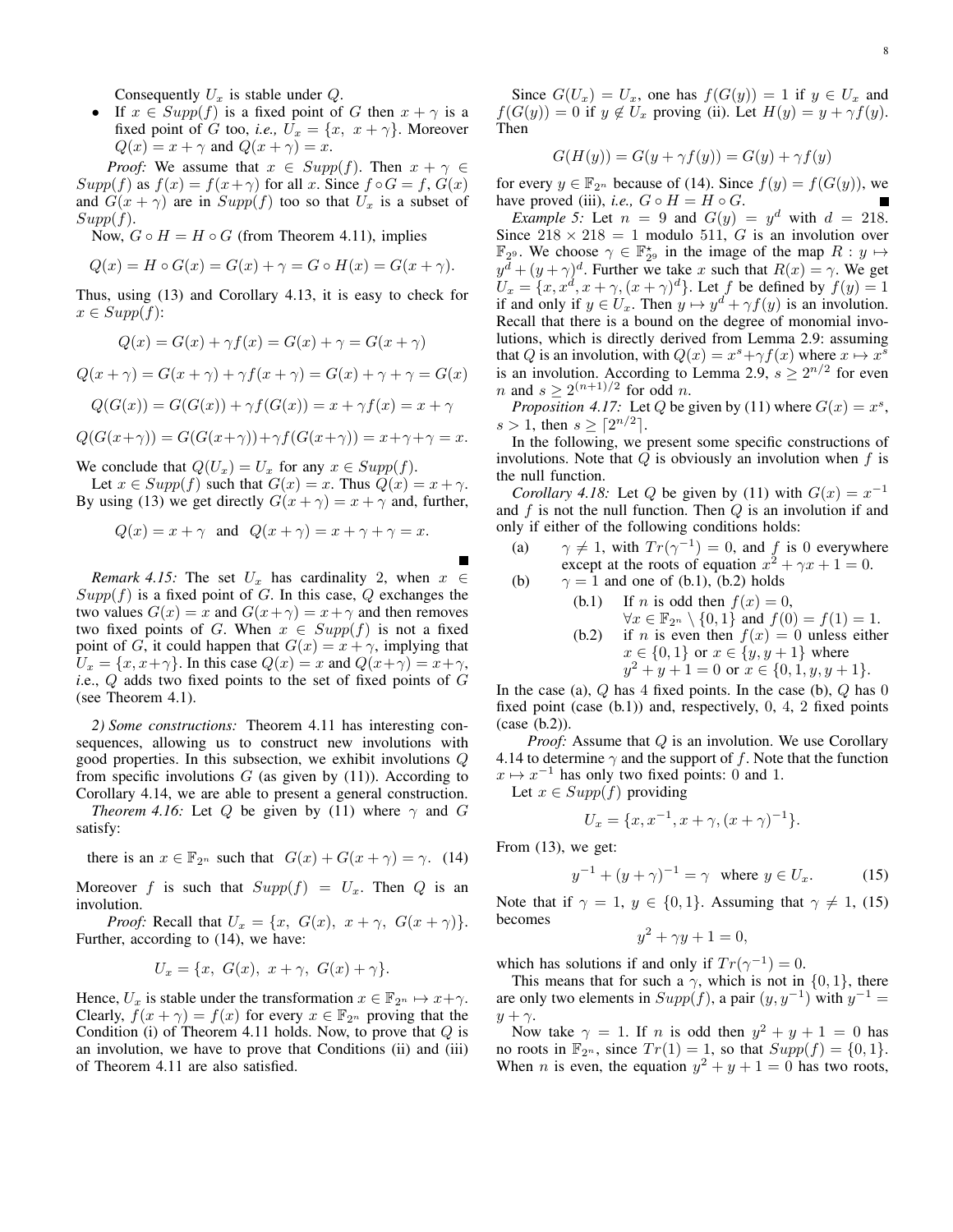say *y* and  $y + 1 = y^{-1}$ . Thus either  $Supp(f) = \{0, 1\}$  or  $Supp(f) = \{y, y + 1\}$  or  $Supp(f) = \{0, 1, y, y + 1\}.$ 

Conversely, assume that *f* satisfies (a) or (b), *i.e.,* (b.1) or  $(b.2)$ . It is clear that in all cases, the involution  $G$  is modified by exchanging the values of some pairs of inputs. Actually we use Theorem 4.1. Only one pair  $(y, y^{-1})$  is concerned in (a):

$$
Q(y) = y^{-1} + \gamma = y \text{ and } Q(y^{-1}) = y + \gamma = y^{-1}
$$

and  $Q(x) = x^{-1}$  for all  $x \neq y$ . It is the case (i) of Theorem 4.1 where two fixed points are added. The case (b.1) is when the two fixed points of  $x \mapsto x^{-1}$  are removed by doing  $Q(0) = 1$ and  $Q(1) = 0$ . The case (b.2) is similar to (b.1) and (a) (when two pairs are concerned), respectively.

*Remark 4.19:* The differential uniformity of *Q* (when  $G(x) = x^{-1}$ ) is known not to be more than 6 (see [9, Section 4.2]). When only two outputs are exchanged, the differential uniformity is studied in [27] for even *n*.

When *G* is a linear involution, many constructions are possible. *Corollary 4.20:* Let *Q* be given by (11) with  $G(x)$  being a linear involution. Then *Q* is an involution if and only if

- (i)  $\gamma$  is a 0-linear structure of *f*.
- (ii)  $f \circ G = f$ ,
- (iii)  $G(\gamma) = \gamma$ .

*Proof:* The conditions (i) and (ii) are the same as (i) and (ii) of Theorem 4.11. The condition (iii) becomes, using (13),  $G(z) + G(\gamma) + G(z) = \gamma$ , which is  $G(\gamma) = \gamma$ .

*Remark 4.21:* Let  $n = 2m$ . When we apply Corollary 4.20 with  $G: x \mapsto x^{2^m}$ , condition (iii) becomes  $\gamma^{2^m} = \gamma$ , that is  $\gamma \in \mathbb{F}_{2^m}^*$ .

#### V. PIECE BY PIECE CONSTRUCTION OF INVOLUTIONS

Basically, if *E* is stable under an involution *Q* of  $\mathbb{F}_{2^n}$ then  $Q|_E$  and  $Q_{\mathbb{F}_{2^n} \setminus E}$  are involutions of, respectively, *E* and  $\mathbb{F}_{2^n} \setminus E$ . That suggests the following way to construct involutions from involutions of lower dimensions. Let *n* be a positive integer and  $m|n$ . Let Q be an involution of  $\mathbb{F}_{2^n} \setminus \mathbb{F}_{2^m}$ and let *F* be an involution of  $\mathbb{F}_{2^m}$ . Then

$$
H(x) = \begin{cases} F(x) & \text{if } x \in \mathbb{F}_{2^m} \\ Q(x) & \text{if } x \in \mathbb{F}_{2^n} \setminus \mathbb{F}_{2^m} \end{cases}
$$
 (16)

is an involution of  $\mathbb{F}_{2^n}$ . Simple examples of involutions of  $\mathbb{F}_{2^n} \setminus \mathbb{F}_{2^m}$  are the identity function, the inverse function and  $x \mapsto x^{2^m}$  when  $n = 2m$ . Another example is given below. This kind of construction allows us to provide an involution with a given number of fixed points.

*Proposition 5.1:* Let  $n = 2m$ . Let  $b \in \mathbb{F}_{2m} \setminus \{0,1\}$ . Let *F* be an involution of  $\mathbb{F}_{2^m}$ . Define

$$
H(x) = \begin{cases} F(x) & \text{if } x \in \mathbb{F}_{2^m} \\ \frac{(x+bx^{2^m})}{b+1} & \text{if } x \in \mathbb{F}_{2^n} \setminus \mathbb{F}_{2^m} .\end{cases}
$$

Then *H* is an involution of  $\mathbb{F}_{2^n}$  having the same number of fixed points as *F*.

*Proof:* Consider, for  $b \notin \{0, 1\}$ 

$$
Q(x)=\frac{\left(x+bx^{2^m}\right)}{b+1},\ x\in \mathbb{F}_{2^n}.
$$

Note that  $Q(x) \in \mathbb{F}_{2^m}$  if and only if  $x + bx^{2^m} = x^{2^m} + bx$ , that is  $x \in \mathbb{F}_{2^m}$ . Next, using Corollary 3.12, it is easy to check that *Q* is an involution of  $\mathbb{F}_{2^n}$ , so is of  $\mathbb{F}_{2^n} \setminus \mathbb{F}_{2^m}$ .

Furthermore, Q has no fixed points in  $\mathbb{F}_{2^n} \setminus \mathbb{F}_{2^m}$  since  $Q(x) = x$  if and only if either  $x = 0$  or  $x + bx^{2m} = x + bx$ , that is  $x \in \mathbb{F}_{2^m}$ .

# VI. FIXED POINTS OF INVOLUTIONS

The number of fixed points of a permutation (in particular, involution) is an important cryptographic criteria. In this context, one may read [25]: *The graphs obtained by some experimental results indicate a strong correlation between the cryptographic properties and the number of fixed points and suggest that the S-boxes should be chosen to contain few fixed points.*

A random permutation of  $\mathbb{F}_{2^n}$  has  $O(1)$  of fixed points, while a random involution of  $\mathbb{F}_{2^n}$  has  $2^{n/2}+O(1)$  fixed points [5] (see [13, VIII.42]). Therefore, a permutation (involution) with no fixed points or more than  $O(1)$  fixed points can be distinguished from the random permutation, and thus can be attacked (see [5]). The so-called "reflection ciphers" depend on involutions, however, these involutions should be chosen carefully, as [4] pointed out that such involutions should have no fixed points. In [21], an attack against such ciphers was presented that exploited the set of fixed points of the involutions.

#### *A. General properties*

According to Proposition 2.6, it is clear that an involution over  $\mathbb{F}_{2^n}$  has an even number of fixed points. Using this we have the following result.

*Proposition 6.1:* Let *F* be an involution of  $\mathbb{F}_{2^n}$ . Then the function  $x \mapsto F(x) + x$  cannot be a permutation.

*Proof:* Set  $G(x) = F(x) + x$  and assume that G is a permutation. Thus, there is only one *y* such that  $G(y) = 0$ . So *y* is a fixed point of *F* and it is the only one fixed point, this contradicts the fact that *F* has even number of fixed points.  $\blacksquare$ Thus, we see that an involution *F* over  $\mathbb{F}_{2^n}$  cannot be a socalled *complete permutation*, *i.e.*,  $F$  and  $x \mapsto F(x)+x$  are both bijective [20]. A complete mapping is called *orthomorphism* in cryptology and appears in the design of some block ciphers [23].

The construction of involutions by adding a constant to a given involution is also linked with its fixed points.

*Lemma 6.2:* Let *F* be a permutation over  $\mathbb{F}_{2^n}$  such that  $F(0) = 0$ ; consider the permutations defined by  $G_a(x) = 0$  $F(x) + a$  where  $a \in \mathbb{F}_{2^n}$ .

If *G<sup>a</sup>* is an involution then *a* is a fixed point of *F*. When *F* is a linear involution, the number of involutions  $G_a$  is exactly the number of fixed points of *F*.

*Proof:* First, we have for any *a* and for all  $x \in \mathbb{F}_{2^n}$ 

$$
G_a(G_a(x)) = G_a(F(x) + a) = F(F(x) + a) + a.
$$

If  $G_a$  is an involution then  $G_a(G_a(a)) = a$  which means  $F(a) = a$ . Now suppose that *F* is a linear involution. Then

$$
G_a(G_a(x)) = F(F(x)) + F(a) + a = x + F(a) + a,
$$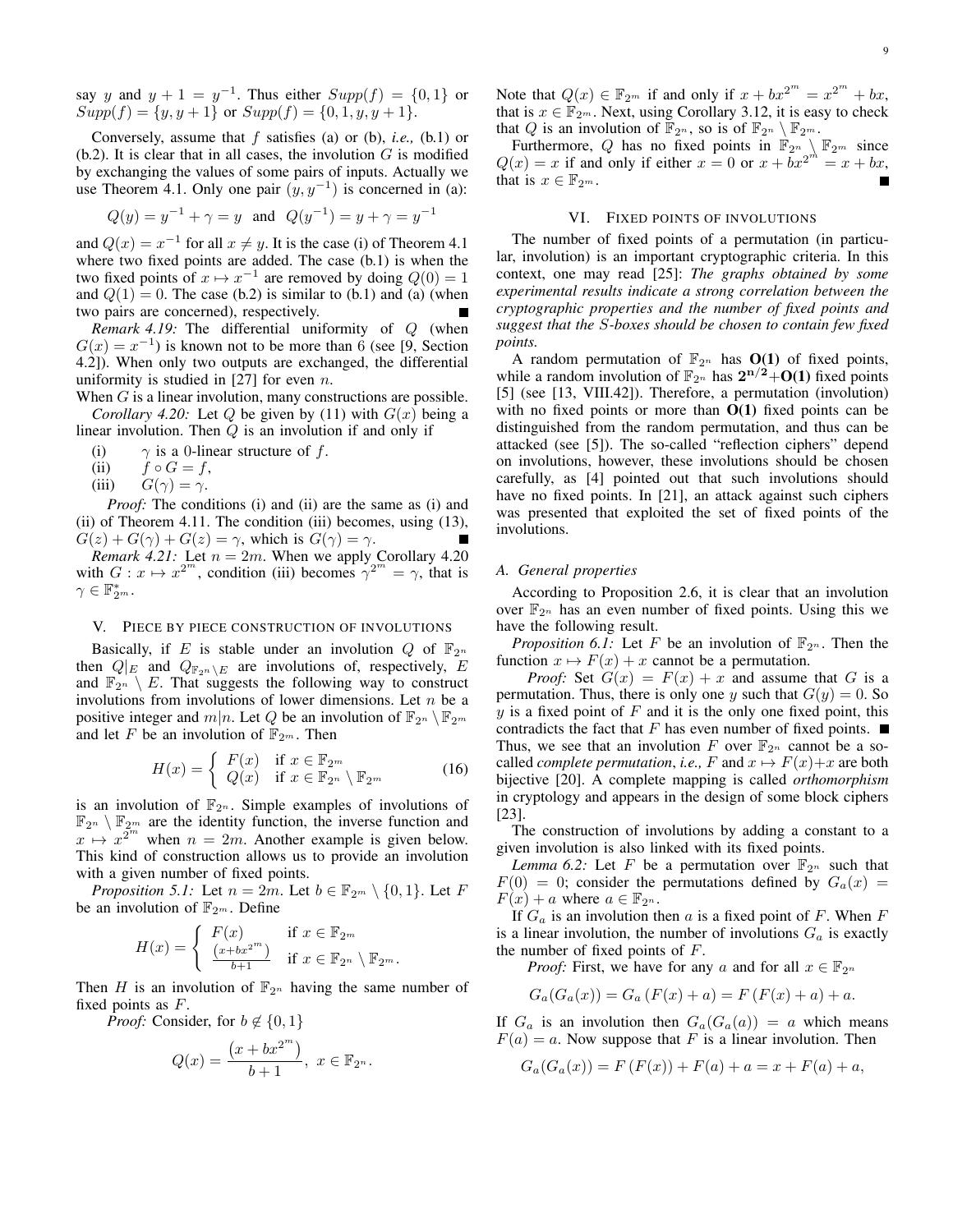proving that  $G_a$  is an involution if and only if  $a$  is a fixed point of *F*.

To have control of the number of fixed points is important for applications in cryptology. Let  $a \in \mathbb{F}_{2^n}^*$  and  $P_a: x \mapsto$  $x + a$ . Then  $P_a$  is an involution over  $\mathbb{F}_{2^n}$  which has no fixed point. Moreover, for any permutation  $P$ ,  $P^{-1} \circ P_a \circ P$  is an involution without any fixed point. The more general property is as follows.

*Proposition 6.3:* Suppose *M* is an involution over  $\mathbb{F}_{2^n}$ having  $\tau$  fixed point. and P is a permutation over  $\mathbb{F}_{2^n}$ . Then

$$
F = P^{-1} \circ M \circ P,
$$

is an involution having *τ* fixed point.

It is to be noted that the ENIGMA cipher and PRINCE block cipher [3] are of the form of *F*.

## *B. Fixed point of some special classes of involutions*

We start with monomial involutions.

*Proposition 6.4:* Suppose that  $Q: x \mapsto x^d$  is an involution, then the nonzero fixed points of *Q* form a cyclic subgroup of  $\mathbb{F}_{2^n}^*$  of order  $\tau$  with  $\tau = \gcd(d-1, 2^n - 1)$ .

*Proof:* Recall that  $d^2 = 1 \pmod{2^n - 1}$ , since *Q* is an involution. From  $x^d + x = 0$  we have  $x(x^{d-1} + 1) = 0$ , so the set of nonzero fixed points is the set of *x* such that  $x^{d-1} = 1$ .

This is an interesting tool which gives us the control of choosing the number of fixed points of involutions.

In particular, if  $n = km$  and  $\tau = 2^m - 1$ , the set of fixed points of  $Q$  is  $\mathbb{F}_{2^m}$ . Consider the function  $H$ , constructed by (16), where *F* is an involution which has  $\rho$  fixed points in  $\mathbb{F}_{2^m}$ , and take  $Q(x) = x^d$ . Clearly *H* has  $\rho$  fixed points too.

Restricting to the case of linear involutions, the number of fixed points can be easily lower bounded.

*Lemma 6.5:* [21, Lemma 1] Let *Q* be a linear involution over  $\mathbb{F}_{2^n}$ . Then the number of fixed points of  $Q$  is greater than or equal to  $2^{n/2}$ .

According to Theorem 3.16, we are able to construct linear involutions over  $\mathbb{F}_{2^n}$ , where  $n = 2m$ , which have exactly  $2^m$ fixed points. We prove below that starting from a linear permutation over  $\mathbb{F}_{2^m}$  (with coefficients in  $\mathbb{F}_2$ ) one can construct a linear involution whose set of fixed points is  $\mathbb{F}_{2^m}$ .

*Theorem 6.6:* Consider any involution  $Q(x) = \sum_{i=0}^{n-1} a_i x^{2^i}$ of  $\mathbb{F}_{2^n}$ , where  $a_i$ 's are in  $\mathbb{F}_2$ . Let *J* be the subset of  $\{1, \ldots, m-$ 1} defining  $Q$  (according to Theorem 3.16). Denote by  $Fix(Q)$ the set of fixed points of *Q*. Define two functions over  $\mathbb{F}_{2^m}$ 

$$
Q_e(y) = \xi y + \sum_{i \in J} y^{2^i}, \ y \in \mathbb{F}_{2^m}, \ e \in \{0, m\},\
$$

where  $\xi = 1$  if  $e = m$  and  $\xi = 0$  if  $e = 0$ . Thus  $Fix(Q) = \mathbb{F}_{2^m} \cup Ker(Q_e)$ , where *e* is either 0 or *m*. Consequently,  $Fix(Q) = \mathbb{F}_{2^m}$  if and only if  $Q_e$  permutes  $\mathbb{F}_{2^m}.$ 

*Proof:* Recall that  $x \in Fix(Q)$  if and only if  $Q(x) + x =$ 0. In Theorem 3.16, we have proved that the expression of such *Q* is:

$$
Q(x) = x^{2^e} + \sum_{i \in J} (x + x^{2^m})^{2^i}, \quad e \in \{0, m\}.
$$

Thus  $\mathbb{F}_{2^m} \subseteq Fix(Q)$  for each value of *e*. Now define the function *f* from  $\mathbb{F}_{2^m}$  to  $\mathbb{F}_{2^m}$  as  $f(x) = x + x^{2^m}$ . Thus we get two functions,  $Q_e$  with  $e \in \{0, m\}$ , over  $\mathbb{F}_{2^m}$ :

$$
Q_0(y) = \sum_{i \in J} y^{2^i}, \ y \in \mathbb{F}_{2^m}, \ Q_0(f(x)) = Q(x) + x \text{ for } e = 0,
$$

and

$$
Q_m(y) = y + \sum_{i \in J} y^{2^i}, \ y \in \mathbb{F}_{2^m}, \ Q_m(f(x)) = Q(x) + x,
$$

for  $e = m$ . Thus,  $x \notin \mathbb{F}_{2^m}$  is a fixed point of *Q* if and only if  $f(x)$  is in the kernel of  $Q_0$  (respectively.  $Q_m$ ). Hence  $Fix(Q) = \mathbb{F}_{2^m}$  if and only if  $Q_0$  (respectively.  $Q_m$ ) permutes  $\mathbb{F}_{2^m}.$ 

Let  $Q = H \circ G$  where *G* is an involution and  $H : x \mapsto$ *x* +  $\gamma f(x)$ . Recall that  $Q = G \circ H = H \circ G$  and  $Q \circ G = G \circ H$ (Corollary 4.13). Then, we have the following obvious result.

*Proposition 6.7:* An input *x* is a fixed point of *Q* if and only if  $f(x) = 0$  and  $G(x) = x$  or  $f(x) = 1$  and  $G(x) = x + \gamma$ .

*Remark 6.8:* Proposition 6.7 says that *G* and *Q* can have a different fixed point only if  $f(x) = 1$ . Indeed, when  $f(x) = 0$ , any fixed point of *G* is a fixed point of *Q*. However, when  $f(x) = 1$ ,

- if  $G(x) = x$  then *x* is not a fixed point of *Q*,
- if  $G(x) = x + \gamma$  then *x* is a fixed point of *Q*,

• if  $G(x) \notin \{x, x + \gamma\}$  then *x* is not a fixed point of *Q*.

Therefore, setting  $M = \# \{ x \in \mathbb{F}_{2^n} \mid Q(x) = x \}$ , we have

$$
M = #\left(\left\{x \in \mathbb{F}_{2^n} \mid G(x) = x\right\} \cap \operatorname{Supp}(f+1)\right) + #\left(\left\{x \in \mathbb{F}_{2^n} \mid G(x) = x + \gamma\right\} \cap \operatorname{Supp}(f)\right).
$$

*Proposition 6.9:* Let *G* and *Q* be two involutions having the relation  $Q(x) = G(x) + \gamma f(x)$ . Then, *x* is a fixed point of *G* if and only if  $Q(x)$  is a fixed point of *G*. Similarly, *x* is a fixed point of *Q* if and only if *G*(*x*) is a fixed point of *Q*.

*Proof:* Suppose that *x* is a fixed point of *G* then  $Q(x)$ is a fixed point of *G* too, since  $G(Q(x)) = Q(G(x)) =$  $Q(x)$  (Corollary 4.14). Conversely suppose that *x* is such that  $Q(x)$  is a fixed point of *G*. Then  $G(Q(x)) = Q(x)$ . Since  $G(Q(x)) = Q(G(x))$ ,  $Q(G(x)) = Q(x)$  proving that  $G(x) = x$  since *Q* is bijective. This proves that *Q* permutes the set of fixed point of *G*.

To prove the second assertion, it suffices to observe that the roles of *G* and *Q* can be exchanged in the previous lines.  $\blacksquare$ 

#### VII. CONCLUSIONS

In this paper, we have presented some general results on involutions over  $\mathbb{F}_{2^n}$ . We have proposed several constructions providing new involutions, and presented results on the number of fixed points of involutions which has cryptographic interest. All these results give further insight into involutions that can be useful in bringing new constructions of involutions having good cryptographic properties such as high nonlinearity, low differential uniformity, etc. Thus, our work leads to many open problems which will interest a large community.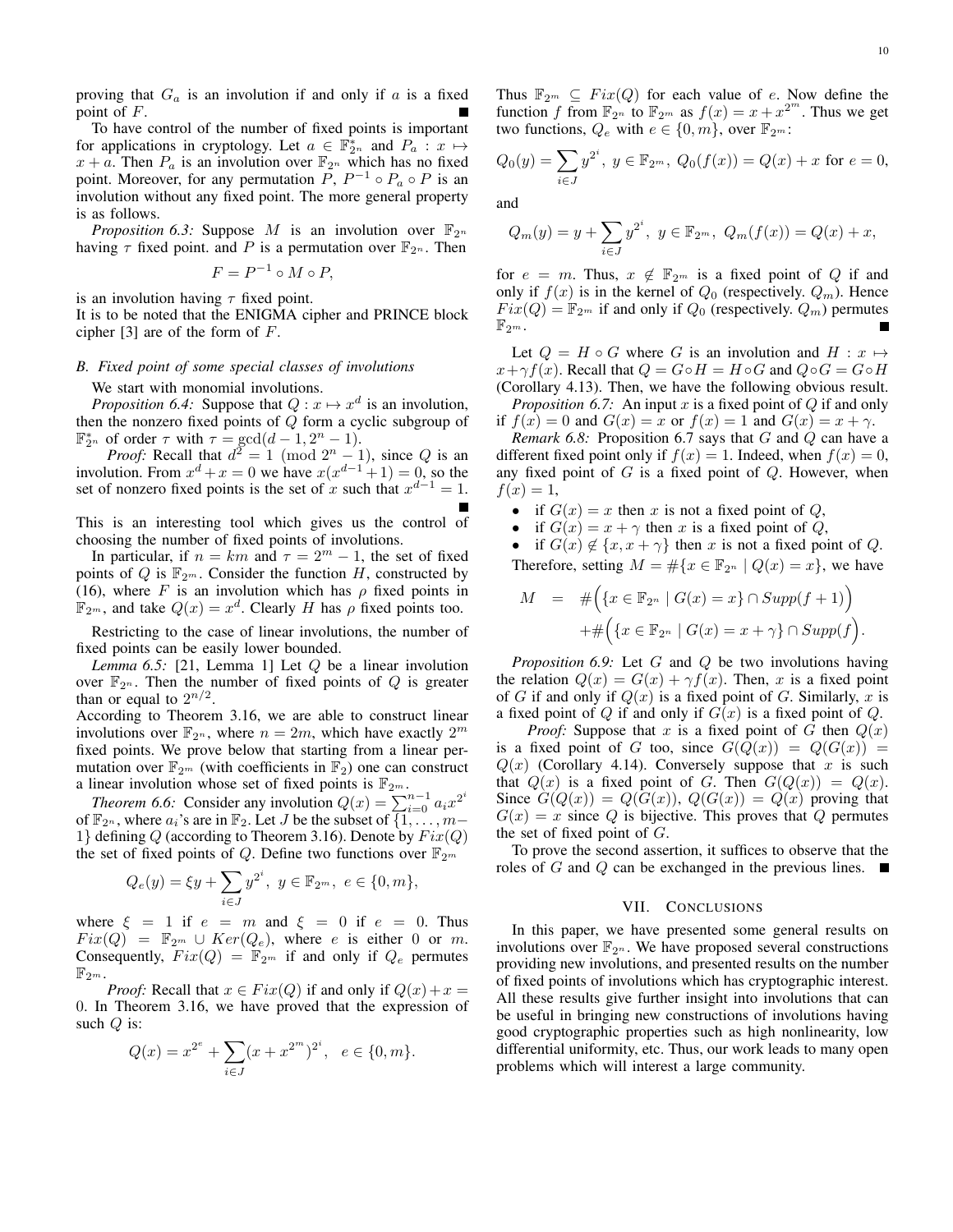#### **REFERENCES**

- [1] Advanced Encryption Standard. *http* : *//en.wikipedia.org/wiki/Rijndael<sup>S</sup> − box*
- [2] A. Biryukov, Analysis of Involutional Ciphers: Khazad and Anubis, *"Fast Software Encryption"*, Lecture Notes in Computer Science, vol. 2887, pp. 45-53, 2003.
- [3] J. Borghoff, A. Canteaut, T. Güneysu, E. Bilge Kavun, M. Knezevic, L.R. Knudsen, G. Leander, V. Nikov, C. Paar, C. Rechberger, P. Rombouts, S.S. Thomsen, and T. Yalçın. "PRINCE - a low-latency block cipher for pervasive computing applications". In X. Wang and K. Sako (Eds.): *ASIACRYPT 2012*, LNCS 7658, pp. 208-225, 2012.
- [4] C. Boura, A. Canteaut, L.R. Knudsen and G. Leander, "Reflection ciphers", In Proceedings of the Ninth International *Workshop on Coding and Cryptography* (WCC-2015), Paris, April 13-17, 2015.
- [5] A. Canteaut, "Similarities between Encryption and Decryption: How far can we go?", Stafford Tavares lecture, *Selected Areas in Cryptography* - SAC 2013, Vancouver, Canada, August, 2013.
- [6] A. Canteaut and J. Roué, "On the behaviors of affine equivalent Sboxes regarding differential and linear attacks", EUROCRYPT 2015, Lecture Notes of Computer Sciences, to appear.
- [7] P. Charpin and G. Kyureghyan, "On a class of permutation polynomials over  $\mathbb{F}_{2^n}$ ". SETA 2008, Lecture Notes in Comput. Sci., vol. 5203, Springer-Verlag, Berlin, 2008, pp. 368-376, 2008.
- [8] P. Charpin and G. Kyureghyan, "When does  $G(x) + \gamma Tr(H(x))$ permute F2*<sup>n</sup>* ?" *Finite Fields Appl.*, 15 (5) pp. 615-632, 2009.
- [9] P. Charpin, G. Kyureghyan and V. Suder, "Sparse permutations with low differential uniformity", *Finite Fields Appl.*, 28 pp. 214-243, 2014.
- [10] P. Charpin, S. Mesnager and S. Sarkar, "Dickson polynomials that are involutions", *Finite Fields and Applications - Fq12 - Saratoga, USA, July 13-17, 2015. IACR Cryptology ePrint Archive* 2015/434.
- [11] P. Charpin, S. Mesnager and S. Sarkar, "On involutions of finite fields", In *Proceedings of the 2015 IEEE International Symposium on Information Theory*, ISIT 2015, Hong-Kong, China, 2015.
- [12] R. Elumalai and A.R.Reddy, "Improving diffusion power of AES Rijndael with 8 *×* 8 MDS matrix", *International Journal of Scientific & Engineering Research*, Volume 2, Issue 3, March 2011.
- [13] P. Flajolet and R. Sedgewick, *"Analytic Combinatorics"*, Cambridge University Press 2009, ISBN 978-0-521-89806-5, pp. I-XIII, 1-810. http://algo.inria.fr/flajolet/Publications/book.pdf
- [14] G.M. Kyureghyan, "Constructing permutations of finite fields via linear translators", *Journal of Combinatorial Theory*, Series A 118, pp. 1052- 1061, 2011, .
- [15] G. Kyureghyan and V. Suder, On inversion in *Z*2*n−*1, *"Finite Fields and Their Applications"*, Elsevier, 25, pp. 234-254, 2014.
- [16] Y. Li and M. Wang, "Permutation polynomials EA-equivalent to the inverse function over *GF*(2*n*)", *Cryptogr. Commun.* 3 pp. 175-186, 2011.
- [17] Y. Li, M. Wanga and Y. Yu, Constructing differentially 4-uniform permutations over *GF*(22*k*) from the inverse function revisited, *Cryptology ePrint Archive*, Report 2013/731.
- [18] R. Lidl, G.L. Mullen and G. Turnwald, *"Dickson Polynomials"*, Pitman Monographs in Pure and Applied Mathematics, Vol. 65, Addison-Wesley, Reading, MA, 1993.
- [19] R. Lidl and H. Niederreiter, Finite Fields, Encyclopedia of Mathematics and its Applications. vol. 20, second edition, Cambridge University Press, 1997.
- [20] H. Niederreiter and K.H. Robinson, "Complete mappings of finite fields", *J. Austral. Math. Soc.* (Series A) 33 pp. 197-212, 1982.
- [21] H. Soleimany, C. Blondeau, X. Yu, W. Wu, K. Nyberg, H. Zhang, L. Zhang, and Y. Wang, "Reflection cryptanalysis of PRINCE-like ciphers". *J. Cryptology* 28, no. 3, pp. 718-744, 2015.
- [22] Z. Tu, X. Zeng and Y.Jiang, "Two classes of permutation polynomials having the form  $(x^{2^m} + x + \delta)^s + x^r$ . *Finite Fields Appl.* 31 pp. 12-24, 2015.
- [23] S. Vaudenay, "On the Lai-Massey scheme", Advances in Cryptology -ASIACRYPT'99 Volume 1716 of the series Lecture Notes in Computer Science pp 8-19, 1999.
- [24] B. Wu and Z. Liu, "Linearized polynomials over finite fields revisited", *Finite Fields Appl.* 22 , pp. 79-100, 2013.
- [25] A.M. Youssef, S.E. Tavares and H.M. Heys, "A new class of substitution-permutation networks", Proceedings of *selected Areas in Cryptography, SAC-96*, pp 132-147, 1996.
- [26] A. M. Youssef, S. Mister and S. E. Tavares, "On the Design of Linear Transformations for Substitution Permutation Encryption Networks", Proceedings of *Selected Areas in Cryptography, SAC-97*, pp. 40-48, 1997.
- [27] Y. Yu, M. Wang and Y.Li, "Constructing differentially 4 uniform permutations from known ones", Chinese Journal of Electronics Vol. 22, No. 3, July 2013.

Pascale Charpin received the Ph.D. degree and the Doctorate in Sciences (Theorical Computer Science) from the University of Paris VII, France, in 1982 and 1987, respectively. She was with the department of Mathematics at the University of Limoges, France, from 1973 to 1982. From 1982 to 1989, she has worked at the University of Paris VI. She is currently Director of Research (Emeritus) at INRIA, the French National Institute for Research in Computer Science, in Paris. She was the scientific head of the group CODES (coding and cryptography) in this institute from 1995 to 2002. Her research interests include finite algebra, algorithmic and applications to coding (errorcorrecting coding and cryptology). Dr. Charpin served on the Editorial Board of the *IEEE Transactions on Computers* (from 2000 to 2004) and serves on the Editorial Board of *Designs, Codes and Cryptography* (from 2002) and *Finite Fields and their Applications* (from 2013).

Sihem Mesnager received the Ph.D. degree in Mathematics from the University of Pierre et Marie Curie (Paris VI), Paris, France, in 2002 and the Habilitation to Direct Theses (HDR) in Mathematics from the University of Paris VIII, France, in 2012. Currently, she is an associate Professor in Mathematics at the University of Paris VIII ( France) in the laboratory LAGA (Laboratory of Analysis, Geometry and Applications), University of Paris XIII and CNRS. She is also Professor adjoint to Telecom ParisTech (France), research group MIC2 in mathematics of the department INFERES, Telecom ParisTech (ex. National high school of telecommunications). Her research interests include discrete Mathematics, Boolean functions, Cryptology, Coding theory, Commutative Algebra and Computational Algebraic Geometry. She is Editor in Chief of the International Journal of Information and Coding Theory (IJOCT) and an Associate Editor for the international journal IEEE Transactions on information Theory (IEEE-IT). She also serves the editorial board of the international journal Advances in Mathematics of Communications (AMC), the international journal Cryptography and Communications Discrete Structures, Boolean Functions and Sequences (CCDS) and the international journal RAIRO ITA (Theoretical Informatics and Applications). She was a program co-chair for International Workshop on the Arithmetic of Finite Fields (WAIFI) in 2014 and International Conference on coding and Cryptography (ICCC) in 2015 and served on the board of program comitties of several international conferences and workshops (Africacrypt 2009, SETA 2010, SETA 2014, WCC 2011, WCC 2013, WCC 2015, International Workshop Castle Meeting on Coding Theory and Applications in 2014, ICCC 2015, ACA 2015, WAIFI 2016, SETA 2016, ICCA 2016, etc.). She is (co)-author for more than 65 articles, 2 books and gave approx. 65 national and international conferences. Since 2013, she is vice-president of the french Chapter of IEEE in information theory.